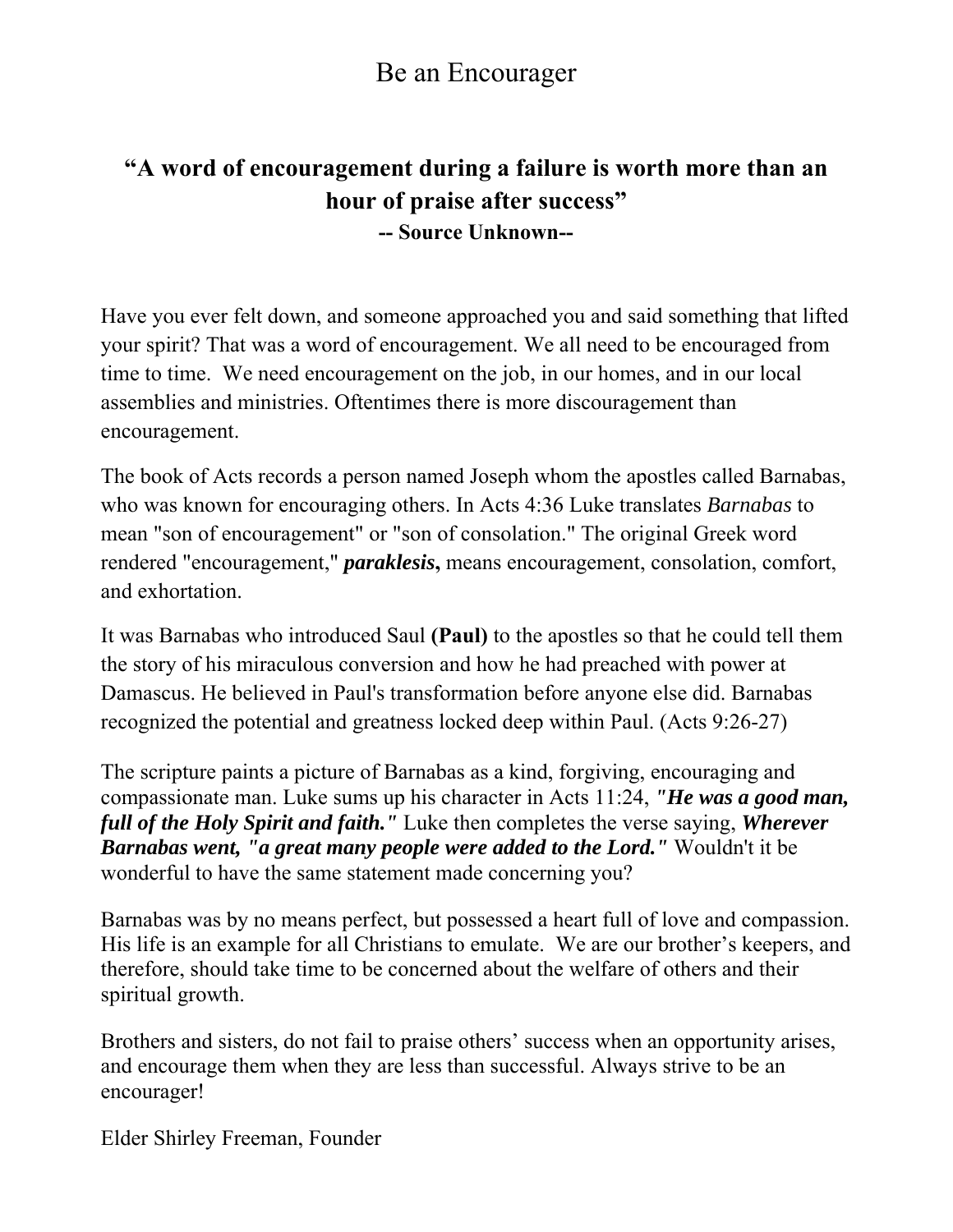#### **"Daily Bread"**

The word **"daily"** appears throughout God's word. I do not know exactly how many times, but I know it is there enough for us to take notice of the importance of **"daily"** fellowship with God. We need **"daily"** fellowship, because when we draw near to GOD, He will draw near to us. (James 4:8.)

Fellowship, communion, meditation and prayer are ways we can develop a lasting relationship with God. However, time spent **"daily"** in His WORD is the key! It takes discipline similar to that of an athlete who trains **"daily"** to develop his or her body to reach personal goals. Whether the training involves running, swimming, dancing, gymnastics, football, basketball, or whatever, reaching the goal requires **"daily"** commitment. In addition to routinely exercising their bodies, athletes eat the right foods to get proper nourishment. They get enough sleep and drink sufficient fluids. They do everything necessary to get the body in top physical shape. Their success depends on committing to a **"daily"** routine and following it rain or shine, feel like it or not, and day in day out!

To succeed at growing or developing our relationship with God, we must exercise and nourish our spiritual bodies **"daily."** Just as we start each day by eating breakfast to give us strength for the **"daily"** journey, we should feed our spiritual bodies too. God's Word, the bread of life, is a nourishing breakfast for the spirit. Spiritual exercise includes running after God **"daily"** and spending time in prayer. Our spirits also get stronger by listening as the Holy Spirit speaks to us. We grow by looking to the LORD **"daily,"** and expectantly seeking strength, instructions and directions. God has answers to questions like, "What is my purpose today LORD?" and "What do You want me to do today LORD?" Seeking guidance from God **"daily"** is exactly how Jesus stayed in top spiritual shape.

Like Jesus, each day we must feed and nourish our spiritual bodies. We must pray and meditate on God's Word. Just imagine how spiritually malnourished many of us are because we don't eat and drink our spiritual breakfast **"daily."** God's Word provides the strength we need to be kind, loving, patient, thoughtful, gentle, meek, and disciplined. It gets us in Godly shape. We cannot do it on our own strength. Jesus taught his disciples to pray, "Give us this day our **'daily'** bread!" We need the **"daily"** bread that is God's Word.

We should never be complacent or satisfied with our relationship with God or our spiritual growth. No matter how long our walk with God has been, we can always seek to know Him more, better and deeper through spending time with Him in His Word **"daily."** There are no short-cuts or easy ways to developing a lasting relationship with God and a strong spiritual body. We must JUST DO IT. We must find a way or make a way EVERYDAY!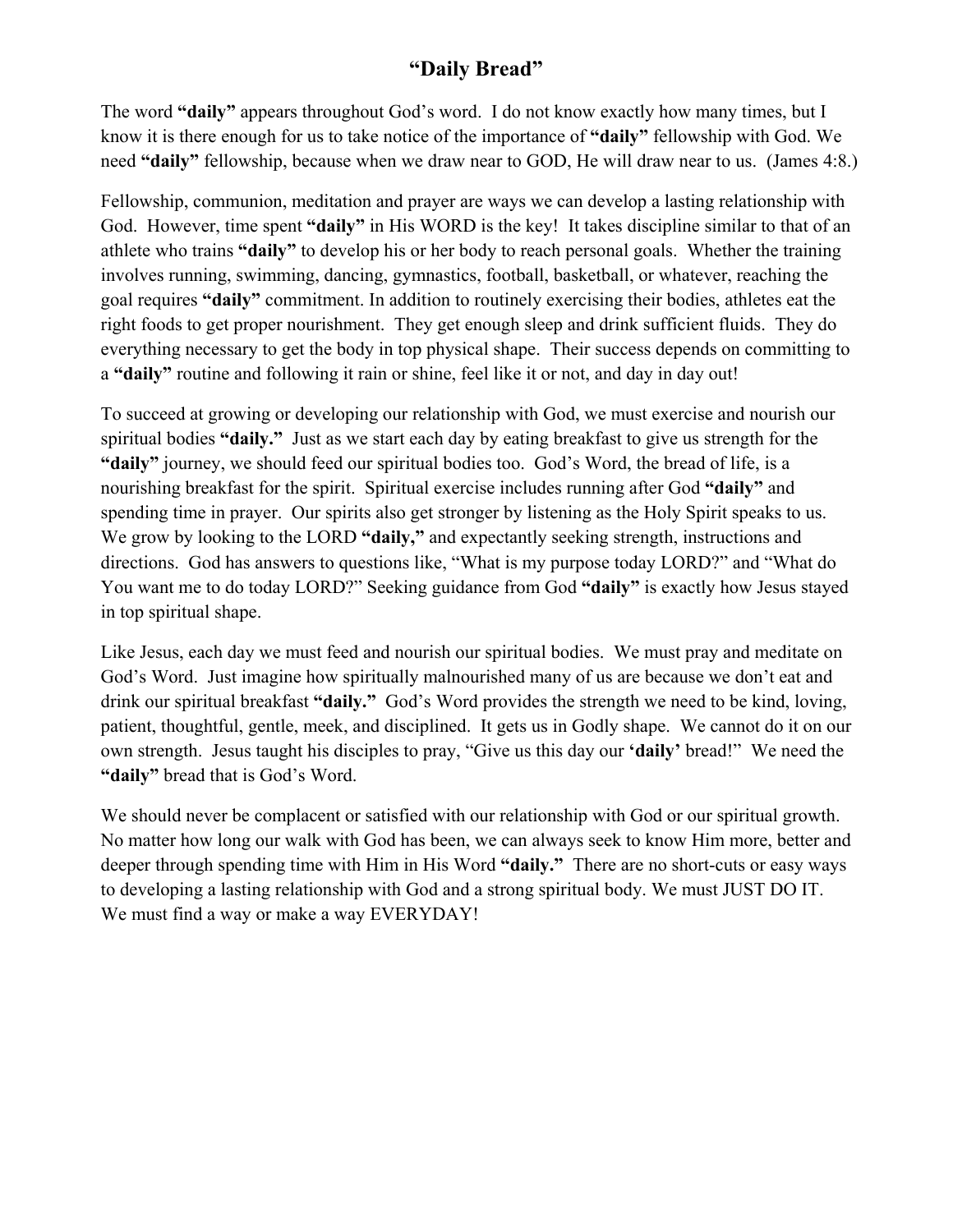

Brinda Faye Drummer has been a member of New Providence Baptist Church for more than 30 years. She has served as an usher, worked with the Youth Department, Mission Ministry and is a former member of the VONP Choir.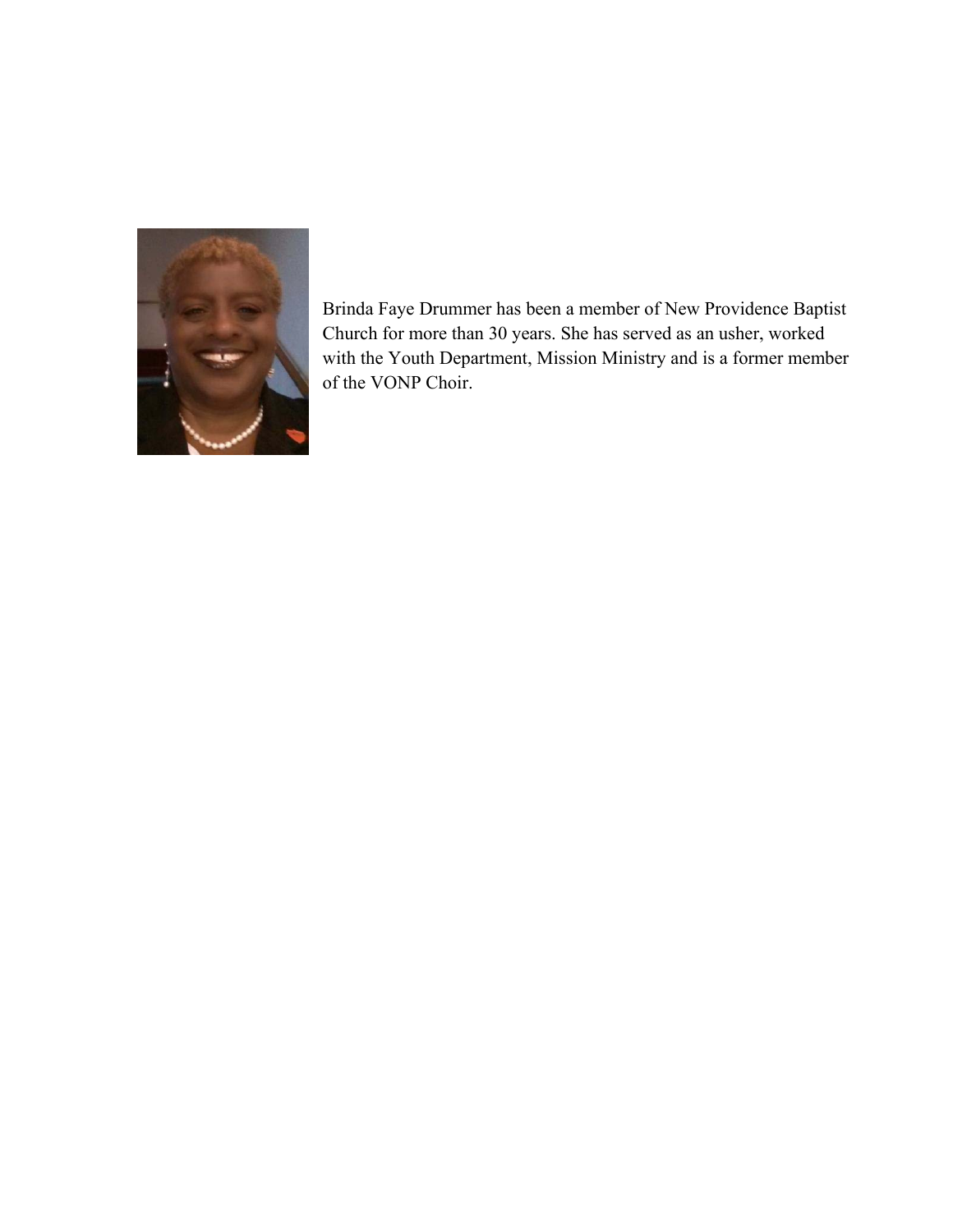## **Confronting the Spirit of Fear**

Fear is defined as a distressing emotion aroused by impending danger, evil, pain, etc., whether the threat is real or imagined; the feeling or condition of being afraid. The only relevant fear is the fear or reverence of God. Jesus said in **Matthew 10:28** *"And fear not them that kill the body, but are not able to kill the soul; but rather fear Him that is able to destroy both soul and body in hell."* 

Fear can be debilitating, which means it can make us weak. It can be crippling, preventing us from moving forward to fulfill our God-given destiny. For years I ignored the call of God upon my life to proclaim His word, because I feared people's opinions. Every time the subject would arise, I would defend my decision not to go forward with excuses that appeared to be noble. Deep within my heart, I knew it was fear. In order to move forward, we must confront our fears, and face them head on. Remember, we will never conquer what we refuse to confront!

Are you making excuses for disobeying the voice of God because of fear, or do you have trouble believing what God has promised concerning your life? If so, you are not alone. Great men and women in the Bible had fear when faced with difficult situations, but managed to overcome it by realizing that if God raised them up, He would back them up!

Below are examples of God's people who were delivered from fear:

- 1. Moses had a fear of speaking but became God's spokesman **(Exodus 4:10).**
- 2. King Jehoshaphat feared impending danger from powerful enemies but looked to God for the solution **(2 Chronicles 20:1-4).**
- **3.** Esther was afraid to approach her husband, the king, out of fear for her life, but gained strength to move forward regardless of the consequences**. (Esther 4:1- 17)**

God's word lets us know that fear is not from Him*. "For God hath not given us the spirit of fear; but of power, and of love, and of a sound mind."* **(2 Timothy1:7)** So if fear is not from God, who sends it? Jesus said in **John 10:10** that the enemy **(Satan)** comes to steal, kill and destroy and that he **(Satan)** is a liar and the father of lies **(John 8:44)**. Yes, it's our enemy who sends thoughts into our minds that cause us to fear and lose faith in God. Never forget that Satan is a LIAR; so whatever He has told you is a LIE.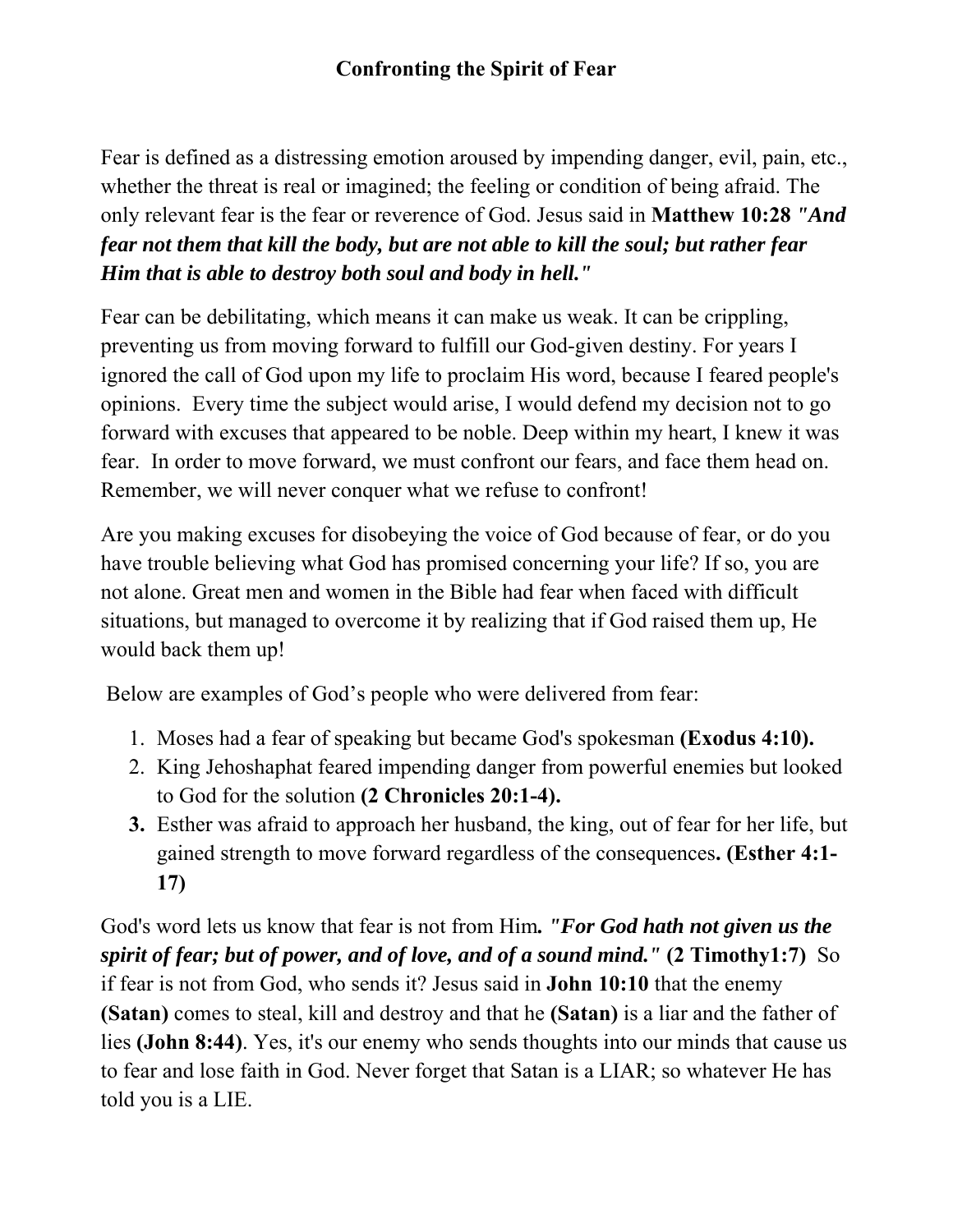Sisters and brothers, the only way to conquer fear is to meet it head on and replace those fears with faith. Dismiss doubts as soon as they enter into your head and remind yourself what God has promised concerning your life. Refuse to accept the lies of the enemy by confronting and conquering FEAR with the TRUTH of God's Word.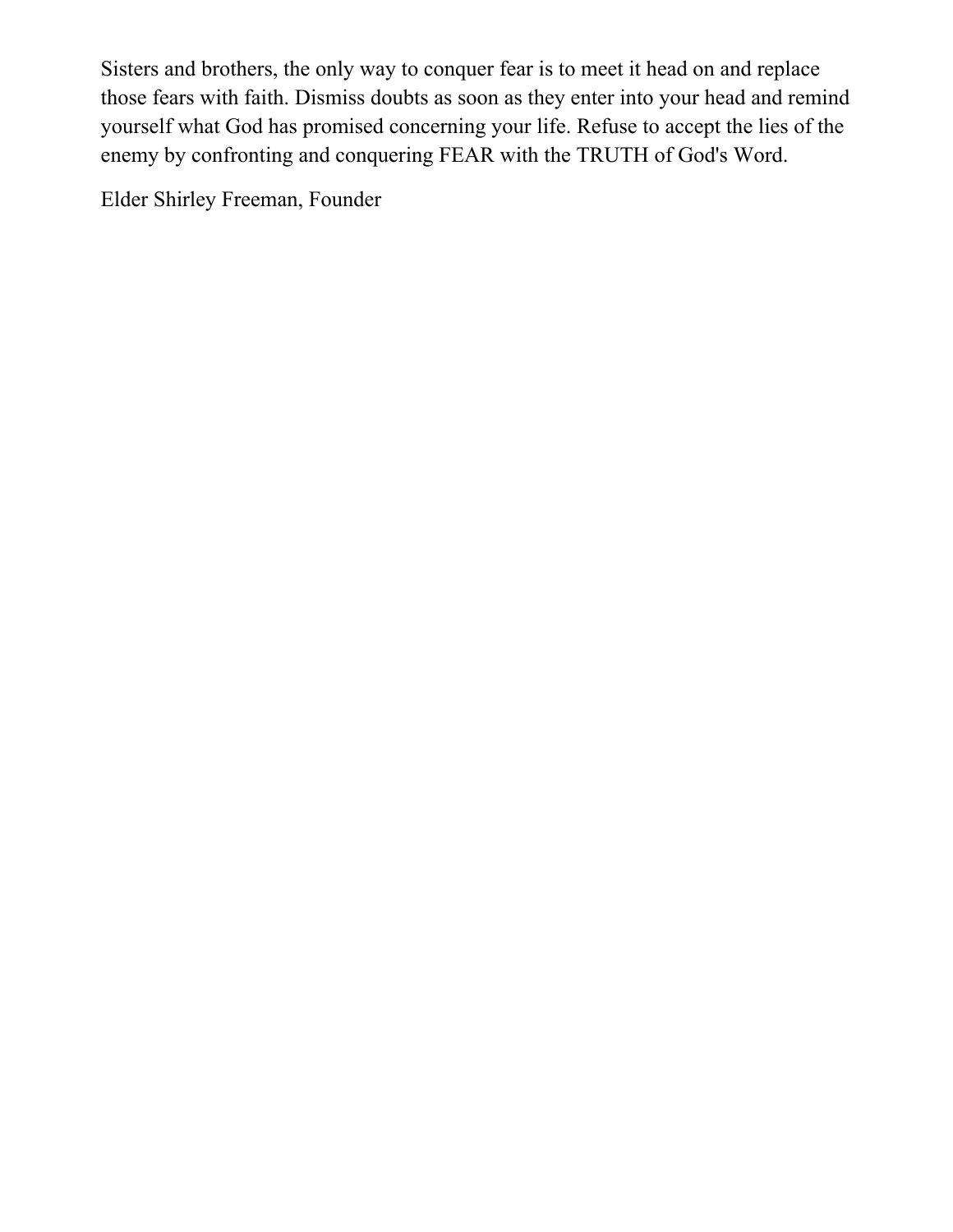#### **Are You Mature Enough to Appreciate Tough Love?**

*". . . do not lose heart when he rebukes you, because the Lord disciplines the one he loves . . ."* Hebrews 12:5-7 NIV

I recently returned home to San Francisco after the longest year and a half of my life. Little did I know when I headed for Montgomery, Alabama, I was heading for a "breaking." A breaking is a set of circumstances or people, or a combination of both, used by the hand of God to *break the prideful, doubting, stubborn part of you* down to your lowest common denominator – the point where you cannot be reduced any further.

God leads you into a breaking when:

- $\overline{\textbf{H}}$  He has been trying to break something negative from your life that has been difficult for you to let go of;
- $\overline{\text{4}}$  You won't listen to Him regarding HOW to do something;
- $\frac{1}{\sqrt{2}}$  You are convinced that you are right about something, but you actually have it completely wrong and don't know it;
- $\frac{1}{\sqrt{2}}$  He is trying to show you something about yourself that you refuse to look at or acknowledge.

Constantly telling God what you will or won't do will lead to a breaking. Thoughtless words, selfish attitudes, walking in arrogance, persistent wrong thinking, continuous disobedience and hard-headedness are all things that just ask for a breaking.

During the breaking process God demonstrates "tough love" towards you, and you can feel Him dealing with you in a way that is absolutely no-nonsense and rather harsh. While breaking, you can feel tangible pressure in all areas of your life. You find yourself begging God for relief, or pleading for Him to "make it stop." But the process keeps going on and on with seemingly no end in sight. You may experience short breaks, only to be plunged right back into the pressure of the process again.

During a breaking you constantly think you cannot take anymore, and you sometimes doubt that you're going to make it through. You may even toy with the thought of giving up altogether. You probably would give up, but thank God that His keeping power keeps you in the process even when you don't want to be kept!

You may wonder why God would want to take someone through something so painful. The popular song by Travis Greene entitled, "He's Intentional" sums it up with a simple explanation. God is working some things *out of you* for your good. You are experiencing Romans 8:28, up close and personal. He loves you too much to let you stay the way you are. The point of it all is so that God can produce more of His nature in you.

If you are in the midst of a breaking, the proper way to respond is to *humble yourself* before God. As you do this, you become malleable in His hands and He can have His way in your life. As a result of the breaking I experienced, I am wiser and closer to God than ever before. Thank God for His *tough love.*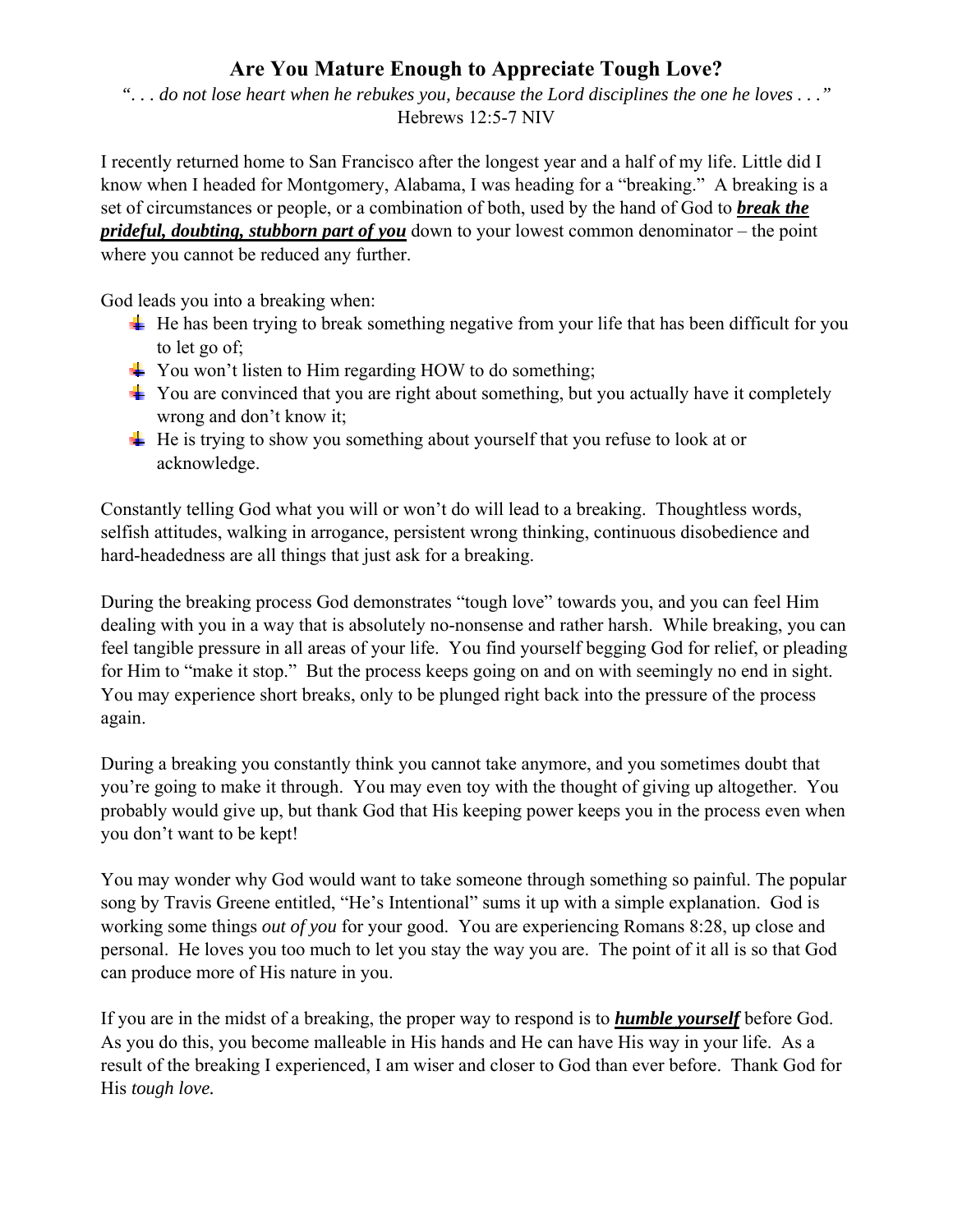

Nicole Scott is a highly motivated administrator with 17 years of experience in the field of education, having served the children, families and communities of SFUSD for 15 years. After living in Montgomery, Alabama for a year and a half, she has returned to her hometown of San Francisco to resume her dynamic career at SFUSD! She is currently the new principal of John McLaren Early Education School in the Sunnydale neighborhood. Nicole has two master's degrees and plans to pursue her doctorate in Educational Psychology at UC Berkeley. She is also a licensed and ordained minister.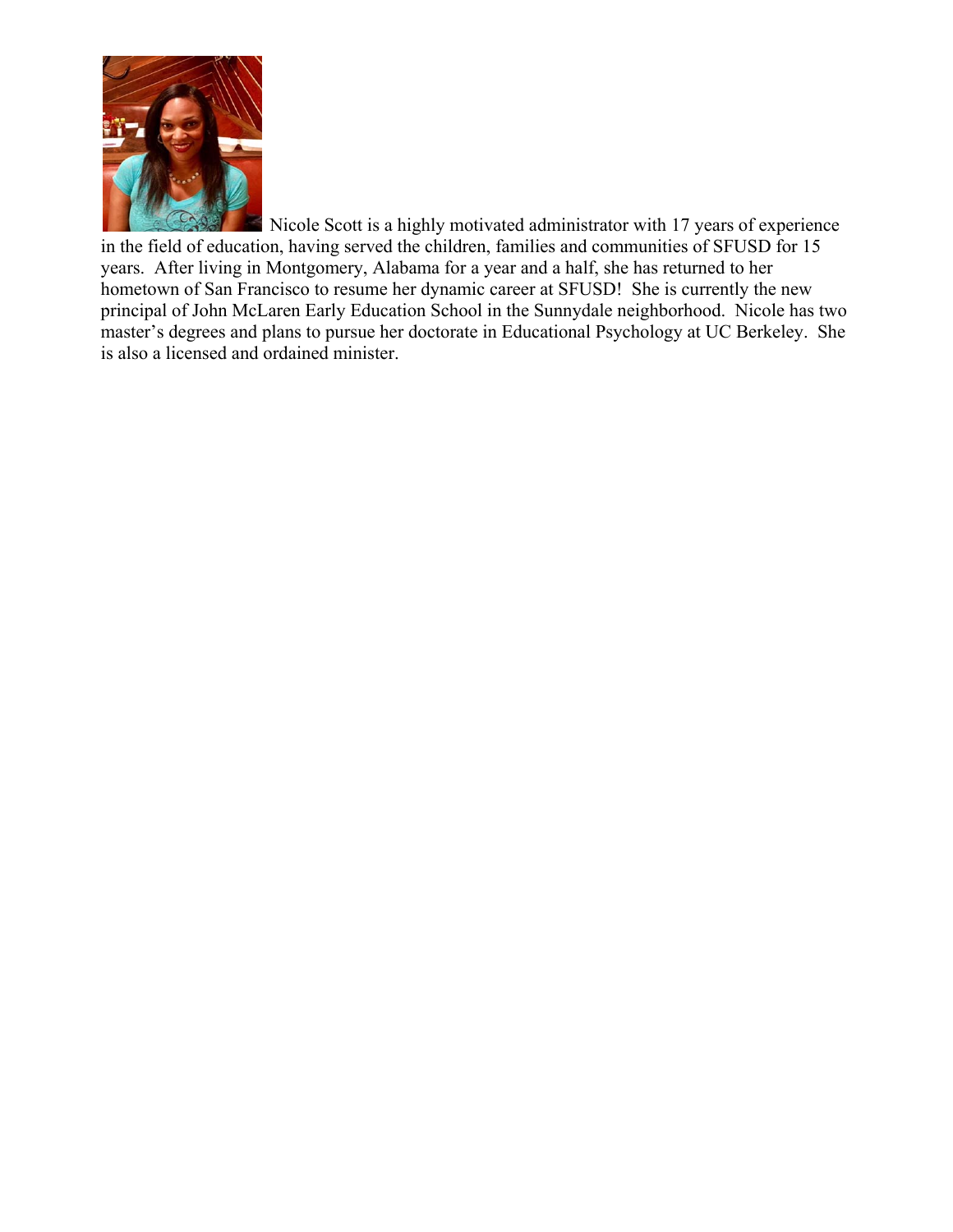### **Jesus, the Lamb of God**

Most Christians view the lamb in the bible in a positive manner. When we think of a lamb, the following images come to mind: humble, innocent, gentle, trusting, and helpless. Jesus is referred to as a lamb in a number of Old Testament and New Testament scriptures. In **Isaiah 53:7** the prophet compares the Messiah to a lamb going to be slaughtered. John the Baptist called Jesus the **"Lamb of God" (John 1:29)**. Paul called Christ the **"Passover Lamb"** in **I Corinthians 5:7**. Peter spoke of Christ's blood as the **blood of a lamb** in **I Peter 1:18-19.** 

There are a number of reasons why Jesus has been compared to a lamb:

- $\triangleright$  The offering of the lamb symbolically atoned for the sins of the people so that they could commune with God.
- $\triangleright$  Jesus is the sacrificial lamb whose blood atoned for our sins once and for all.
- $\triangleright$  Jesus was led to the slaughter like a lamb but did not open up His mouth.
- $\triangleright$  He is both gentle and humble as we see in Matthew 11:29.

Both Christmas and Resurrection Sunday remind us of the Lamb's ultimate goal- - to take away the sins of the world. Christmas reminds us of His natural birth by a virgin named Mary. Before Jesus could go to the cross, He first had to be born. (Resurrection Sunday reminds us of His purpose.) The Christmas celebration has been substituted, in many ways, for the things of this world that will eventually pass away. The greatest gift we can ever receive is faith in the Lord Jesus. He paid a high price for the gift of salvation. The gift is wrapped and paid for in full. All you have to do is unwrap it and receive it by faith. It has your name on it (Ephesians 2:8-9).

Jesus is the Lamb of God who has taken away the sins of the world. His gift will never go out of style, nor will it need an upgrade. He is the Holy Lamb who continues to give every day of our lives!

Merry Christmas to all of you, from all of us at the DOZWM!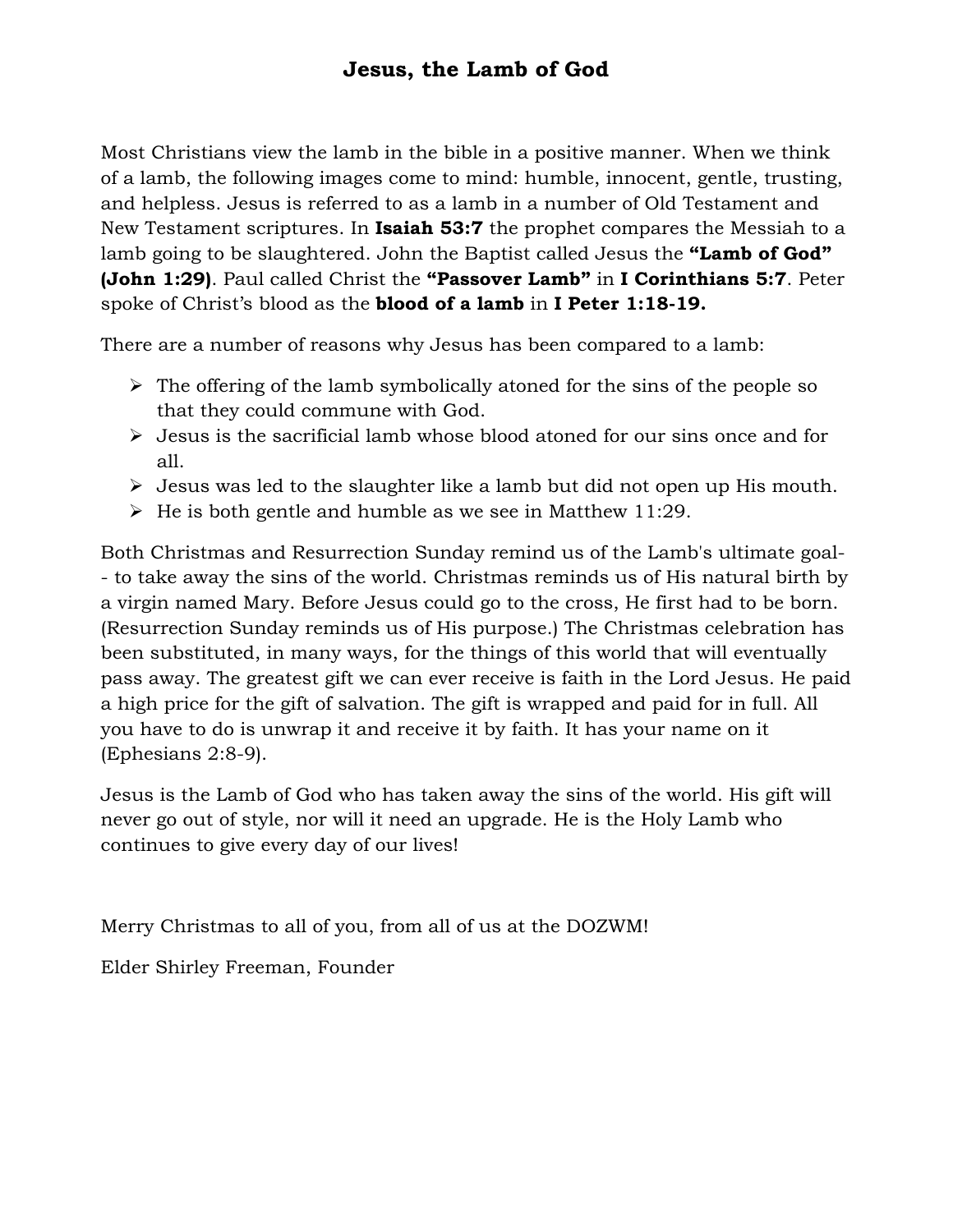#### **Entering The New Year With Hope**

"*For in hope we were saved. Now hope that is seen is not hope. For who hopes for what is seen? But if we hope for what we do not see, we wait for it with patience.*" Romans 8:24-25 (ESV)

As we enter yet another new year, we also enter the unknown. Each new year brings countless sermons about the great things that are in store for us. We are told of the wondrous blessings and promises coming our way – including material goods, spiritual well being, and better, happier lives that are free from the stresses of the previous year. But do we really know what lies ahead?

While reminiscing about the past year, we can all think about the joys we experienced: the joy of welcoming a new life into our families, the joy of birthdays, weddings, and anniversaries. We can think about the moments that made us laugh until we cried, and the worship experiences wherein God reminded us that we have not been left alone, forgotten, or forsaken. Yet we also remember the events that made us cry and the events that hurt us to our core. We think about struggles with our own health or the health of a loved one. We remember arguments or disagreements that made us doubt friendships and re-evaluate relationships. We may also think about financial struggles or job-related stress.

As we look back, we can see clearly that a new year, and life in general, brings both ends of the spectrum – joy and pain, laughter and tears. So as we walk into the unknown, we look to the Lord in hope.

In hope of love . . . .

In hope of peace . . . .

In hope of comfort . . . .

In hope of change . . . for the better.

Hope in this biblical context means "favorable and confident expectation." It is "an attitude of confidently looking forward to what is good and beneficial." So it is okay to look forward to a new year, to become excited about what is to come, and to remain positive about life ahead. Paul encourages us to think positive "whatsoever things are true…honest…just…pure…lovely…of good report...think on these things," Philippians 4:8.

As we hope however, let us remain in prayer. In prayer we prepare for loss, for defeat, and for the fight. Borrowing from contemporary urban slang I say, "The struggle is real." But our hope is in God, and our hope is none other than our Savior Jesus Christ. So as we enter this new year, as we enter this unknown, let us enter in hope and wait "with patience."

Minister Teoma Loeb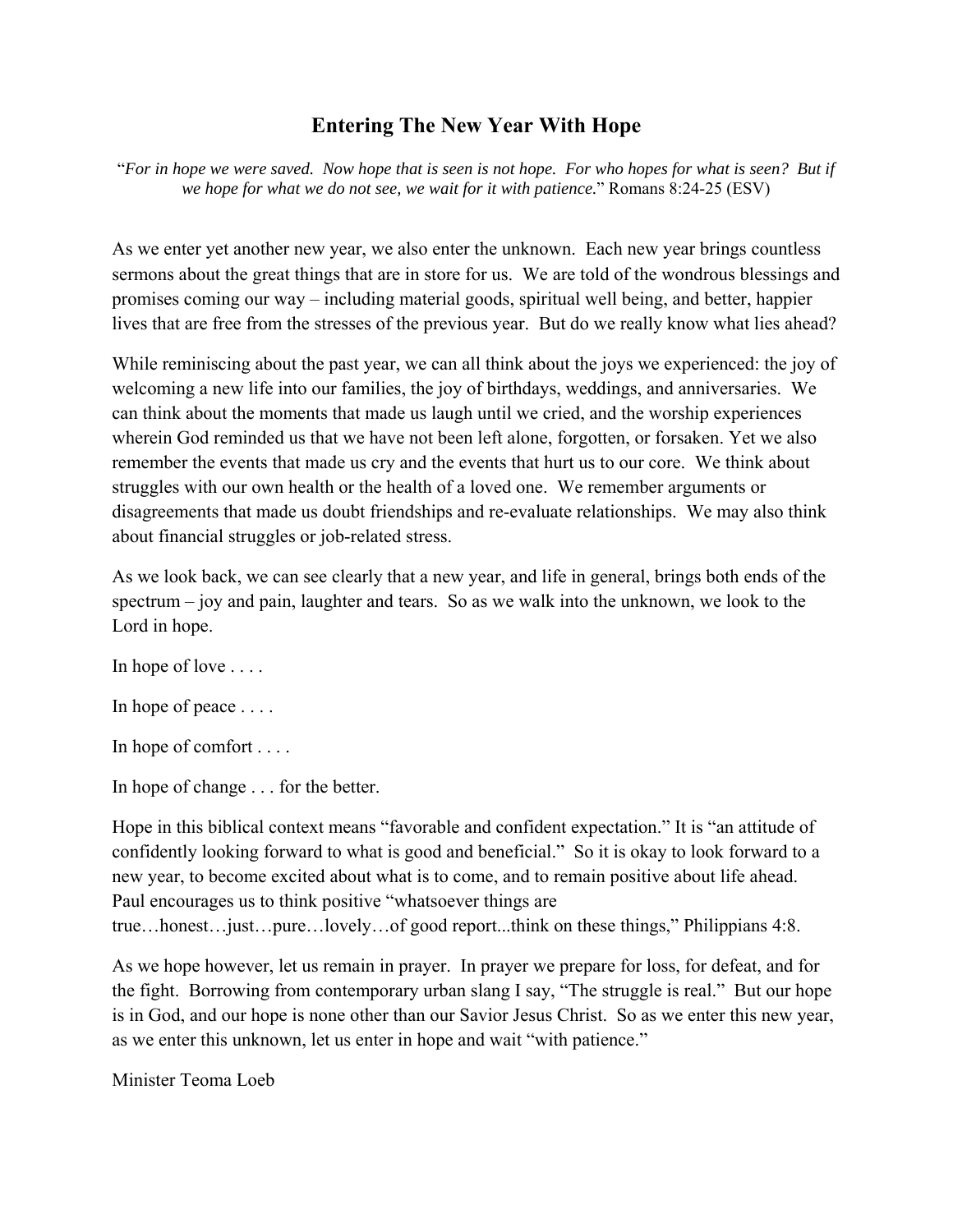

Minister Teoma Loeb is an associate minister currently serving at New Providence Baptist Church in San Francisco, California. Always being a speaker, Teoma was called to preach at the age of 18. She preached her first sermon at New Providence at the age of 20. Since then Teoma has pursued her education on the east coast in Washington D.C. and become a licensed physical therapist. She also continued to follow her ministerial calling in Atlanta where she recently graduated from Emory University's Candler School of Theology with her Master of Divinity degree. Teoma is happy to have returned to San Francisco with her husband, Will Loeb, and she is happy to once again serve at her home church under the leadership of Pastor Michael Gilmore.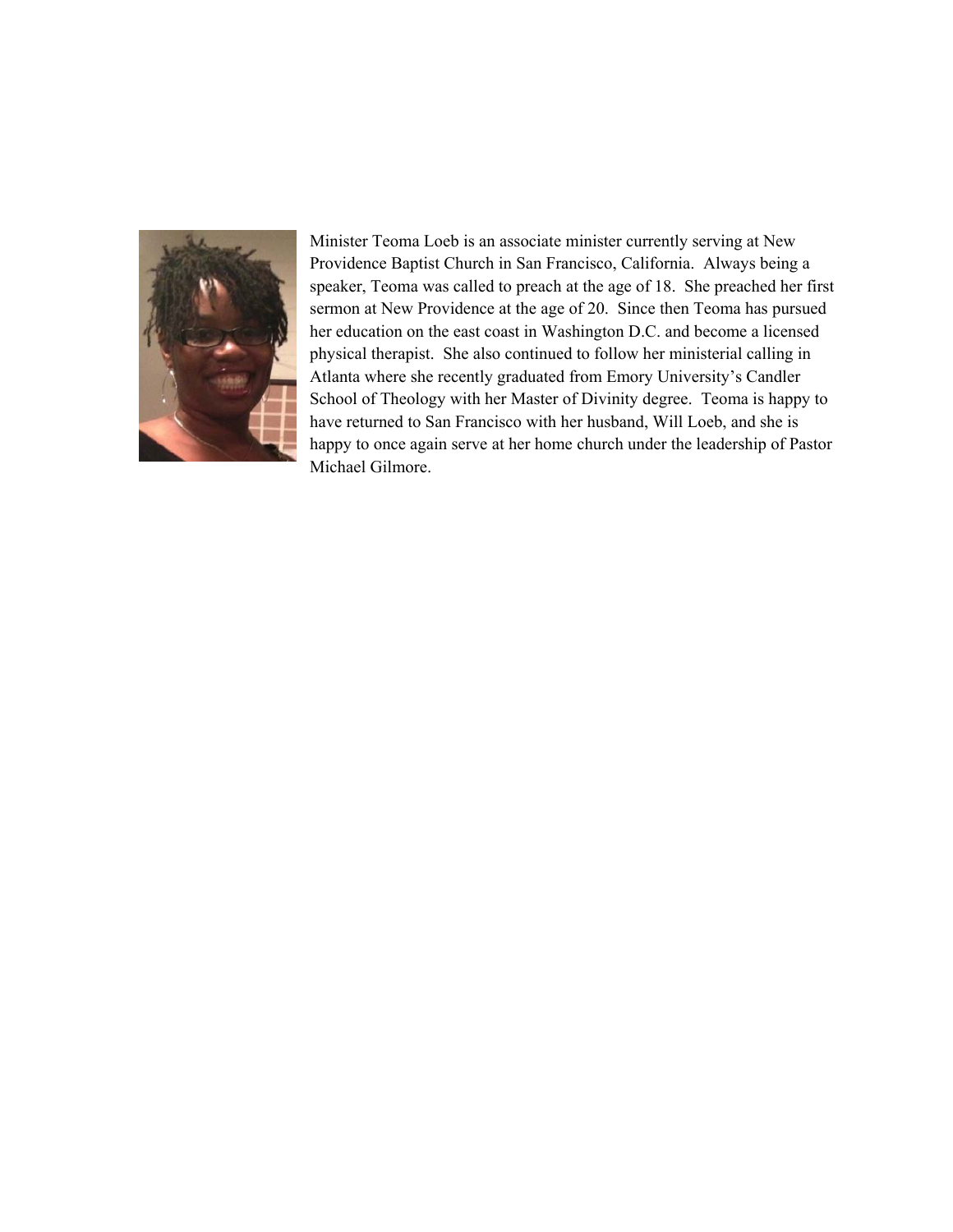#### Encourage Yourself In the Lord 1Samuel 30

Many have faced hardships, disappointment or difficulties in life. I know I have. But my troubles seem small looking at David's predicament in 1 Samuel chapter 30. After being rejected by the Philistine commanders, David and his army returned to their home in Ziklag to discover that the Amalekites had destroyed or stolen everything that was important to them. To make matters worse, their wives and children were taken captive -- including David's wives. Devastated by this great loss, they cried until they had no more strength to cry.

David's distress was compounded when his soldiers blamed him for their tragic losses and openly talked about stoning him. No one in Israel would help him. The Philistines did not want him. Now his own men wanted to kill him. David had no one to turn to except God, so he encouraged himself in the LORD his God. (Verse 6, KJV.)

David had no one to encourage him. Everyone around him was his sad, brokenhearted and discouraged. David had the choice of sinking into the same despair that gripped his men or encouraging himself to look beyond his present circumstances. David chose to encourage himself. David chose to remember that the LORD is his strength. After encouraging himself, David asked the LORD for directions. The LORD gave instructions and promised success. David and his men went on to victory and reclaimed everything that was taken from them.

Somewhat like David, I've had situations that I chose not to share with others. No one knew what I was going through. There was no one to pray for me or encourage me. I had to talk to God and myself. There were times when I talked to others and tears would just seem to come from nowhere. No one knew my pain but God and me. I turned to God. I sought comfort and guidance in the Word. *"For everything that was written in the past was written to teach us, so that through the endurance taught in the Scriptures and the encouragement they provide we might have hope."* (Romans 15:4, NIV.)

James gives some important guidance on responding to trials. He says we should "consider it pure joy," whenever we have trials, because the testing of our faith produces patience and perseverance. If we allow patience and perseverance to work, then we will "be mature and complete, not lacking anything." (James 1:2-4, NIV.)

Just as David sang, "I will bless the LORD at *all* times," meaning good times, bad times, great times and terrible times, we must always remember to praise God for strength and deliverance. Even on our worst day, God is worthy of praise. (Psalms 34:1.) We must and can always depend on God. The LORD's strength is there for those who wait upon Him.

Encouraging ourselves in the Lord during hard times will bring victory. Just as God was with David, He will be with us when we **encourage ourselves in the Lord our God**.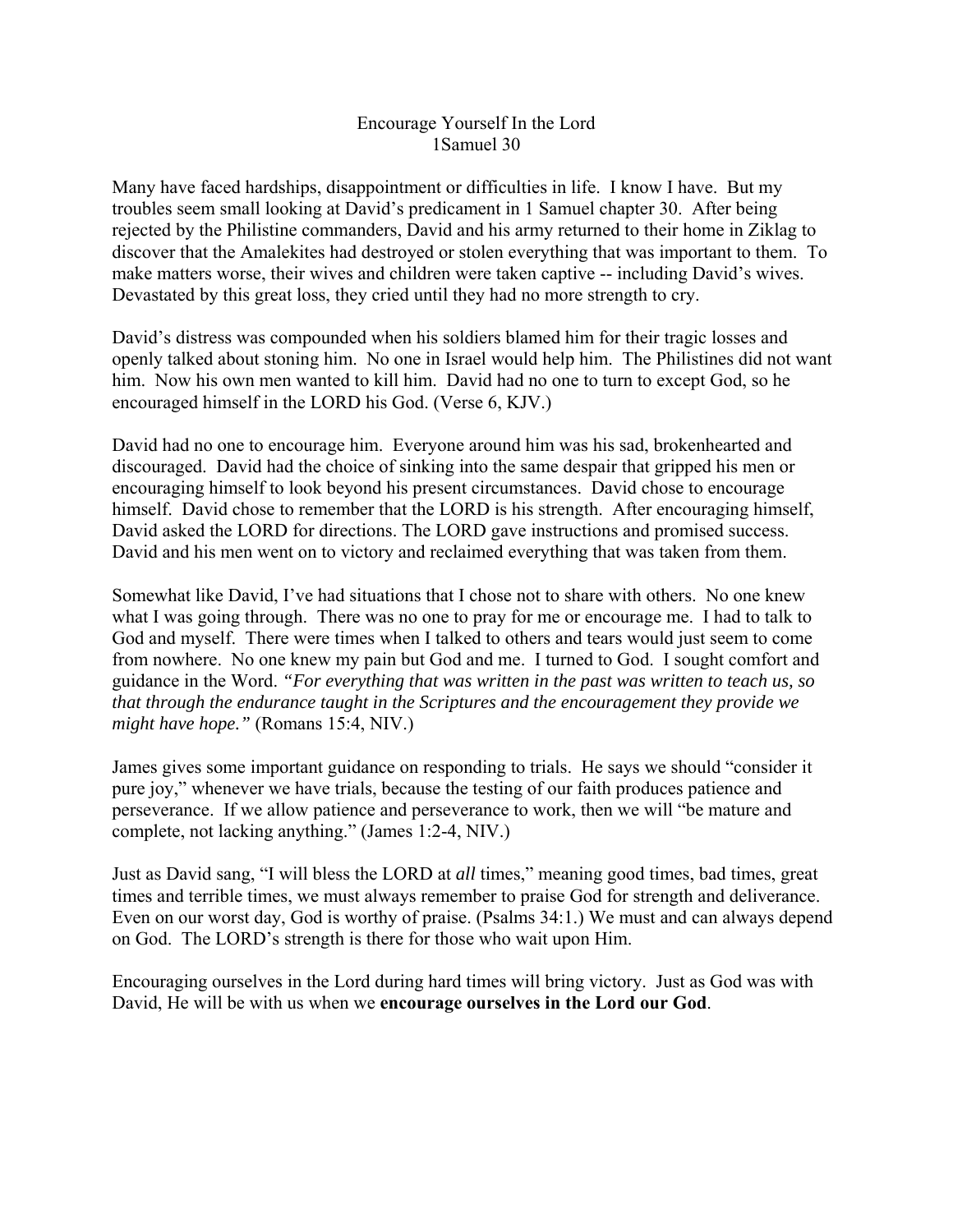

Frankie Nickson has been a member of New Providence Baptist Church, San Francisco, California for over 30 years and studying with the Daughters of Zion for over 10 years. She is clay in the Potter's hands being molded into who God wants her to be.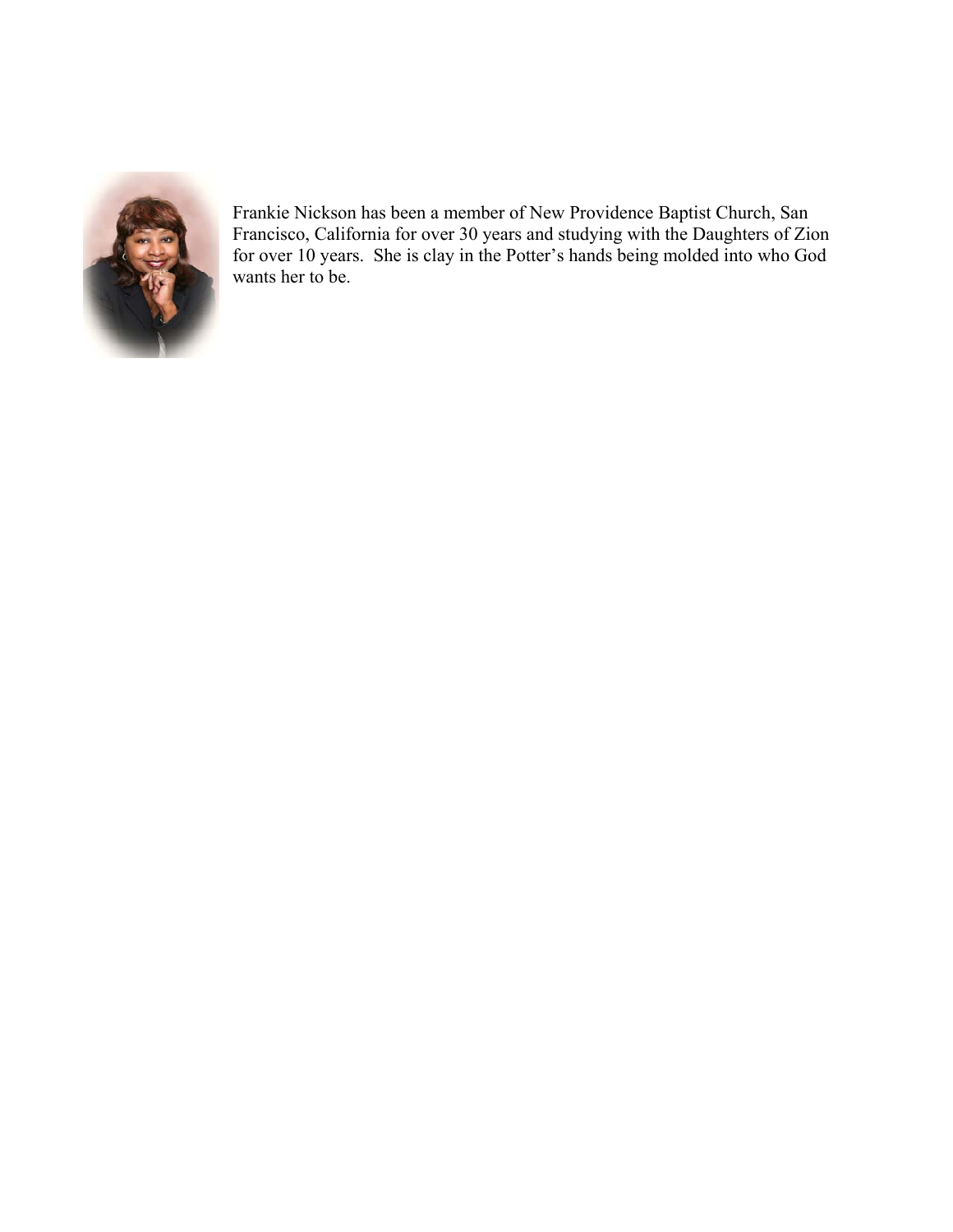#### **A Spiritual Makeover**

When we hear the word "makeover" many of us immediately think of one of three things: makeup, shape up or dress up. Our minds go to the exterior. While doing all three is completely relevant, improving the Spirit and Mind involves another focus.

First, let us look at makeup. A physical makeover starts with a makeup bag that may contain a favorite MAC lipstick, a Younique cosmetic kit or NARS contour brushes. But the first thing out of the bag is usually a good foundation. The spiritual concept we need to apply first is to *"Makeup"* our minds. God wants us to make up our minds that HE will be in total control of our lives, and we will respond only to His directions (obedience). Philippians 2:5

Once we apply THIS makeup to our Christian life we should anticipate both changes and challenges for which we must prepare. Applying makeup is NOT the total makeover.

Next, we must strengthen ourselves for God's assignment to minister and grow in His word. This requires us to *Shape Up*. Physically we are in the best shape when we exercise regularly. The same applies spiritually! When we operate in Faith we exercise our Faith. We work it out. Our Faith will be challenged the most, so it must be strong. Exercising Faith means we trust God in ALL we do even when the odds are stacked against us or victory looks impossible. Faith guarantees us that He is working it out for our good. When Faith is a PART of our lives, we control it. When Faith IS our life, it controls us! II Corinthians 5:7

Lastly, no makeover is complete if it does not include a change in appearance. Typically we change or cover things in our lives that others can SEE in order to make a statement. A change in our appearance or apparel is the fastest way for others to perceive a difference in us, so we *Dress Up* for maximum impact. We need to dress up spiritually too. Not with the latest fashions, but with a changed ATTITUDE, because this is the spiritual attire seen most by others. A bad attitude cannot be covered by all the makeup, fitness or clothes in the world. People respond to our attitudes, so keep them fitted and sharp. Ephesians 4:22-24

Are there areas in your life that need a makeover? Are others seeing Christ in you?

If we want to reflect Christ more, if we decide a change or makeover is necessary, then let us want a COMPLETE process -- a real transformation. Leave the past behind with those mistakes that were wisdom in the making. Focus on a relationship with God and how to please Him, not man. Commit to honoring Him through Faith and obedience.

"Therefore if any man be in Christ, he is a new creature: **old things are passed away**; **behold**, **all things are become new**." II Corinthians 5:17 (KJV) It's time for a makeover.

By Gladys A. Livè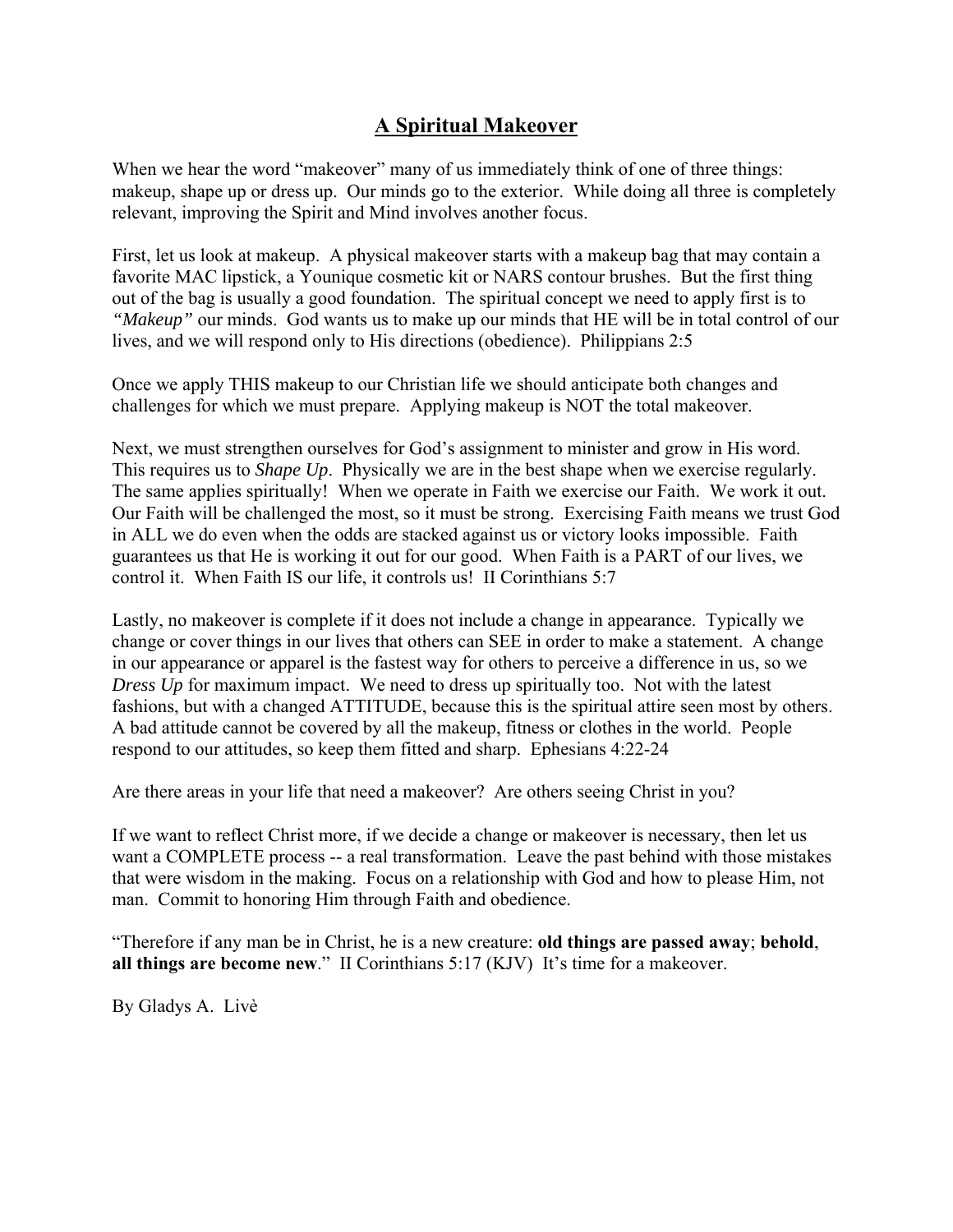

Sis. Gladys A. Livè is a native of Meridian, Mississippi who relocated to San Francisco in 1980. She is currently employed as the Northern California Material Manager for The Permanente Medical Group Regional Laboratories, and she has been a Kaiser Permanente employee since March 1991. Gladys is a new member of the Daughters of Zion Women's Ministries and she credits her increased Bible study time and growth to her participation in the ministry. Gladys and her husband, Julio, enjoy being the proud parents of three daughters, six grandchildren and two greatgrandsons.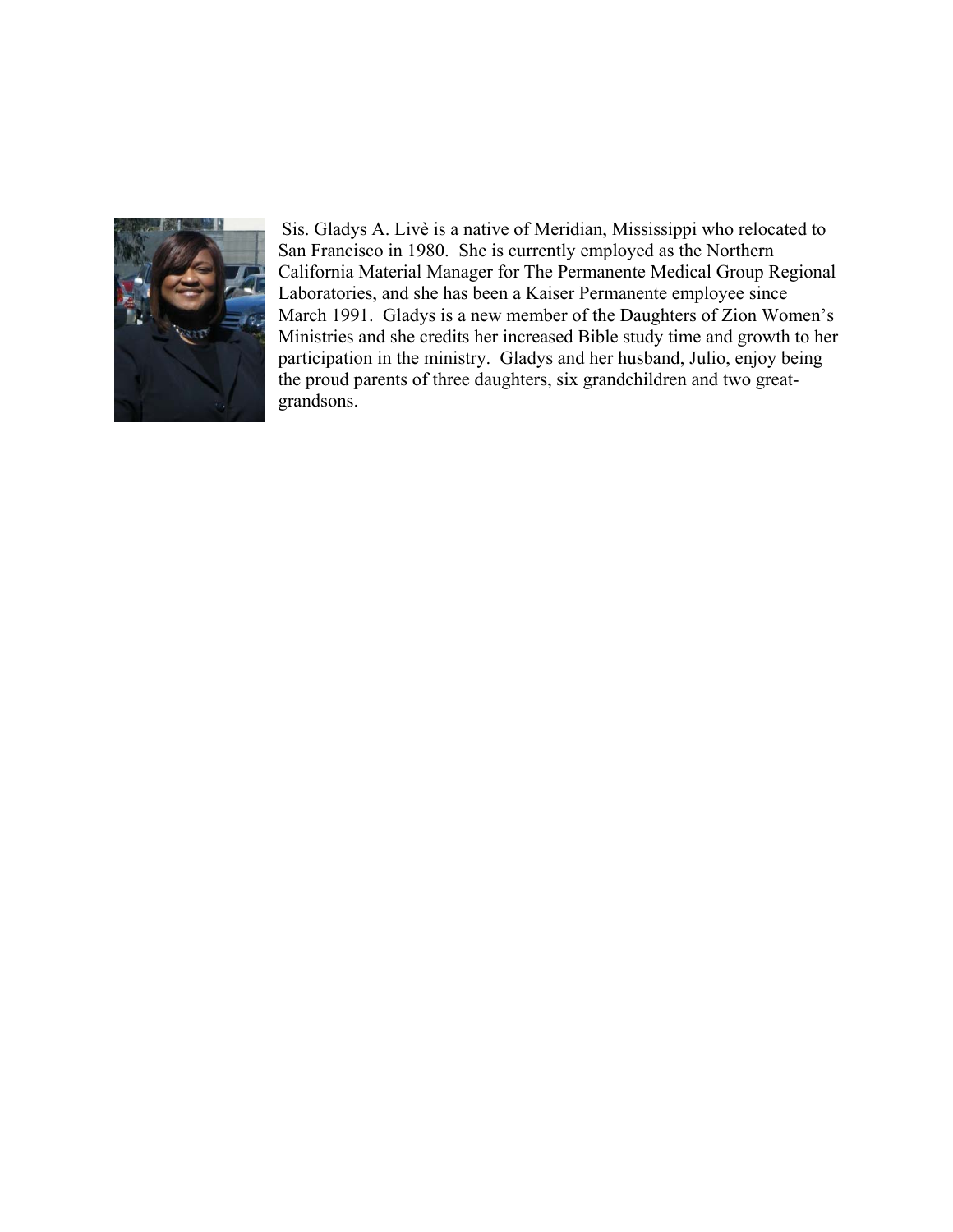## **God Said, "I Got This!"**

2 Chronicles 20

I became acquainted with 2 Chronicles, chapter 20 during a season of preparation and a time of testing. It was one of the most difficult times in my life. You see, God was going to use my brokenness to prepare me for the ministry. That season of preparation lasted approximately eight years. All hell was breaking loose in different areas of my life; and at one point, I didn't know if I would be able to survive. When I was growing up, I depended on my brothers and older sister to fight my battles. However, I realized that this battle I was in could only be won with the help of God!

In our scripture today, messengers informed King Jehoshaphat of an imminent attack from several powerful enemies-- the Moabites, Ammonites and the people of Mount Seir.

**In verse 3 - Jehoshaphat Feared:** Sometimes fear is our first response. The Bible tells us that God did not give us a spirit of fear, but one of power, love, and a sound mind. So if God did not send the fear, who did?

**He set himself to seek the Lord** and called on the people of Judah to join him in a fast. What are you going to do when you have no clue as to what should be your next move? Are you going to get on the phone and call your BFF or get on Face Book and advertise all of what you are going through for anyone to read and share? Seek the Lord!

**Proverbs 3:5-6** says*,* "Trust in the Lord with All thine heart, and lean not to thine own understanding. In all thy ways acknowledge Him, and He shall direct thy path."

**Jehoshaphat called for a Fast:** The next thing he did was to call for a Fast: **Jesus said in Matthew 17:21** that some things only come by fasting and praying. Look, if your situation is desperate enough, you will turn that plate down, fast, and seek God's guidance.

**Jehoshaphat Prayed:** The king led by example. He led the people into prayer. **John Maxwell** writes, "One thing a leader cannot delegate is responsibility. The leader must be accountable, trustworthy and one who keeps his word. Whenever a crisis arises, the leader has the options to give up―back up ―or stand up."

## **When King Jehoshaphat prayed:**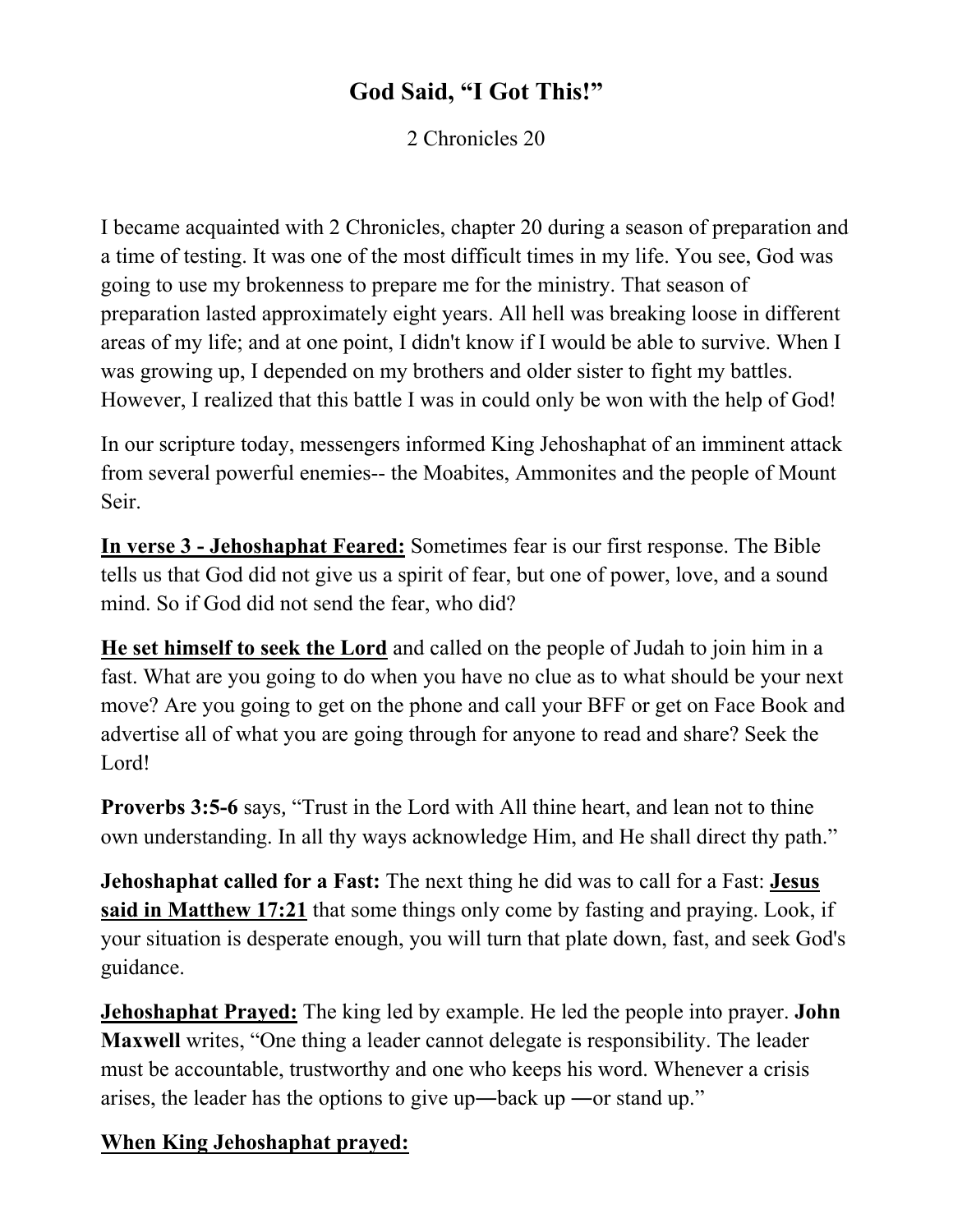- **He acknowledged God's sovereignty.**
- **He reminded God of the promises he made to Israel.**
- **He confessed that he was powerless to defeat their great enemies and didn't know what to do.**
- **He told God that their eyes were on Him.**

**That was all he needed to say.** In verse 14 the Spirit of God came upon Jahaziel, a Levite. They were told that the battle they were facing was not theirs but the Lord's. He would fight for them! God gave them specific instructions in verses 16-23 which would guarantee their victory.

Sisters and brothers, no matter what you may be going through, God is saying, "I got this!" You need not worry. The Sovereign God is on your side.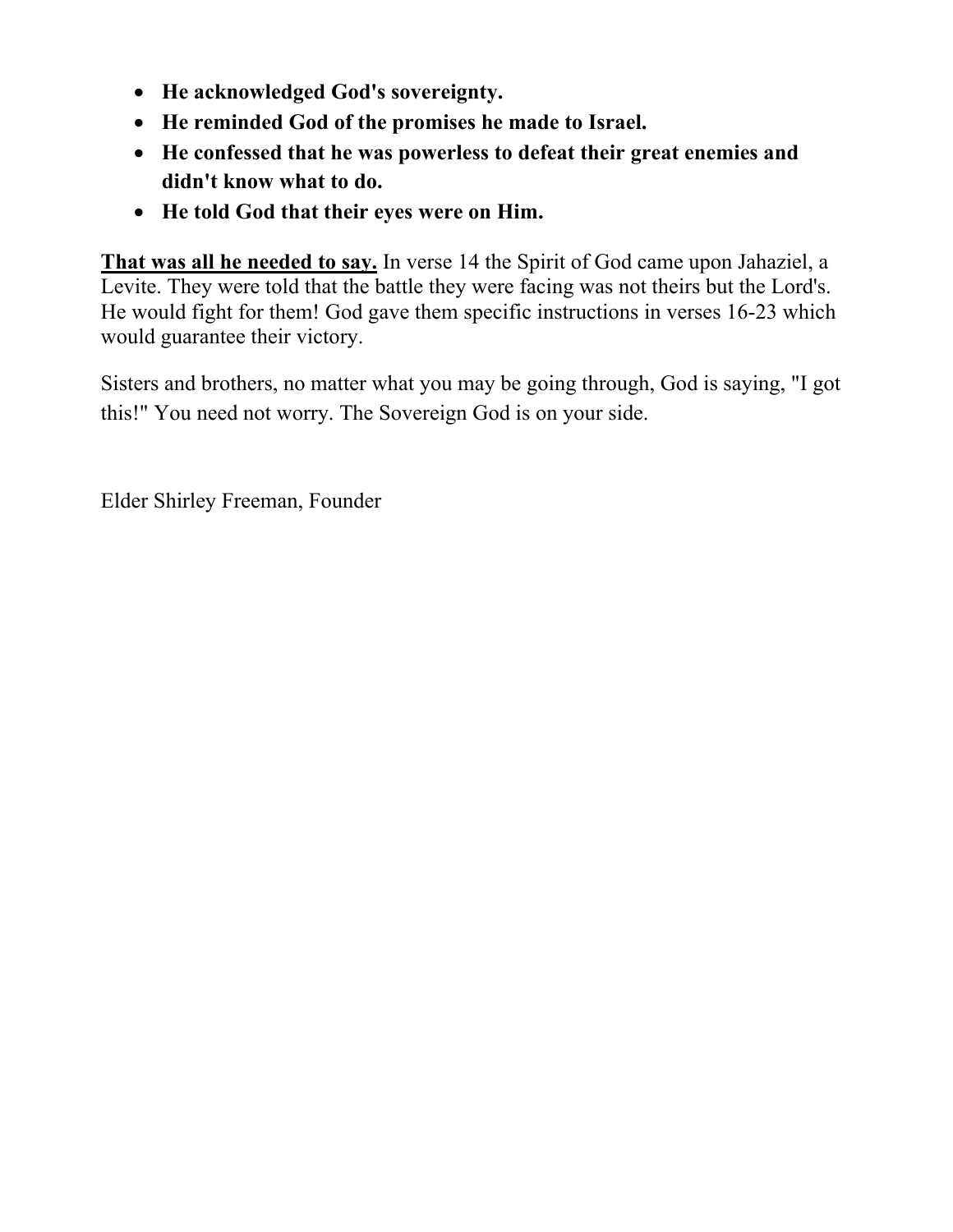#### **I Will Go Where God Leads**

By Brenda Boston

*But Ruth replied, "Don't urge me to leave you or to turn back from you. Where you go I will go, and where you stay I will stay. Your people will be my people and your God my God. Where you die I will die, and there I will be buried. Ruth 1:16-17* 

Many know the story of Ruth that is found in the Bible in the book of Ruth. Anyone who has spent some time in the Church might have heard these famous words from Ruth recited at a wedding in the context of a wife pledging devotion to her husband. Yet these words came from a young lady who had lost her husband. She promised to follow her mother-in-law to a land she did not know and to live with people with whom she was not familiar.

The Bible says that the two women set off on their journey to Naomi, the mother-in-law's, hometown. When they arrived at their destination in Bethlehem people did not recognize Naomi. She may have aged a lot after losing her husband and two sons. Also, Naomi was so poor that she had to send Ruth to gather leftover grain after the harvest. This might be like going to the food bank today and picking up food donated by or leftover from restaurants.

I can relate a little to Naomi's unhappy return to her hometown. My journey to San Francisco was a sad one. My husband, Bob, and I were missionaries/church planters in Paraguay. We were surrounded by people we loved and hoped to retire there. One morning while showering I discovered a large lump in my left breast. In a few days I knew I had breast cancer. My daughter was living in San Francisco, so the logical choice was go there for treatment. Bob had to stay in Paraguay to put everything in our home into storage. We were separated and confused by God's new path for us.

You can read how things turned out for Naomi and Ruth in the Bible, but . . . Spoiler Alert . . . there is a happy ending. My landing in San Francisco also ends happily. God led me to just the place I needed to go for the treatment necessary to heal me of cancer. Bob and I started a small fellowship in San Francisco, and we are surrounded by yet another group of loving, caring brothers and sisters in Christ. All of this reminds me of words from another Biblical woman, Hannah:

> *"The LORD brings death and makes alive; he brings down to the grave and raises up. The LORD sends poverty and wealth; he humbles and he exalts. He raises the poor from the dust and lifts the needy from the ash heap; he seats them with princes and has them inherit a throne of honor. "For the foundations of the earth are the LORD's; on them he has set the world. 1 Samuel 2:6-8*

I am still on a journey and learning to be satisfied where I am and to grow where I am planted. Everything I have comes from God, so I will rejoice and be glad.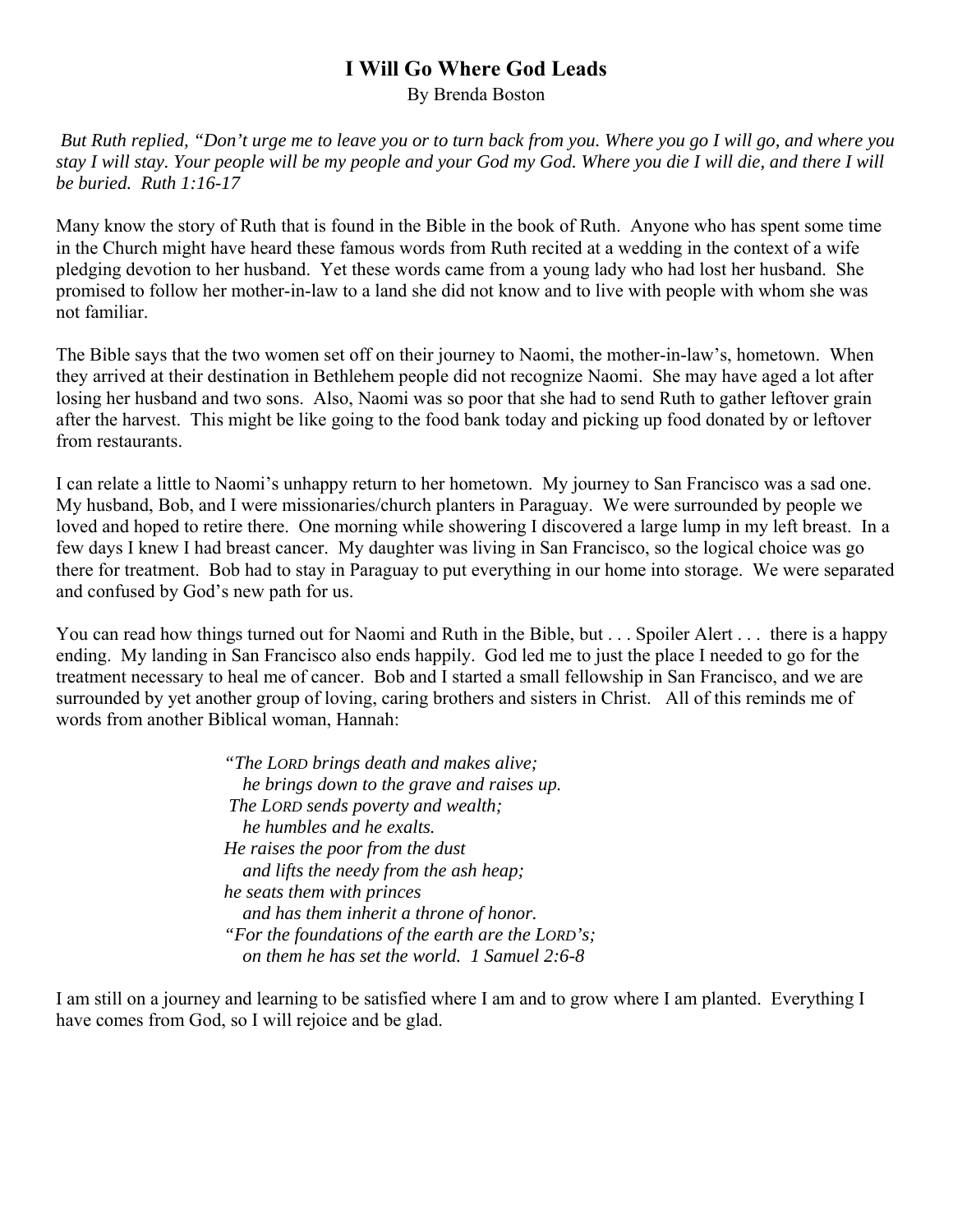

Brenda is a long time believer in Jesus who cannot remember a day in her life when she did not love Jesus thanks to the example of Godly grandmothers, aunts and mother. She was a missionary in Latin America for 20 years and now is serving God alongside her husband who shepherds a church in the Mission District of San Francisco -- San Francisco Alliance in the Mission (SFAM).

Brenda is also an active member of the Daughters of Zion Women's Ministries. Matthew 6:33 is her life verse.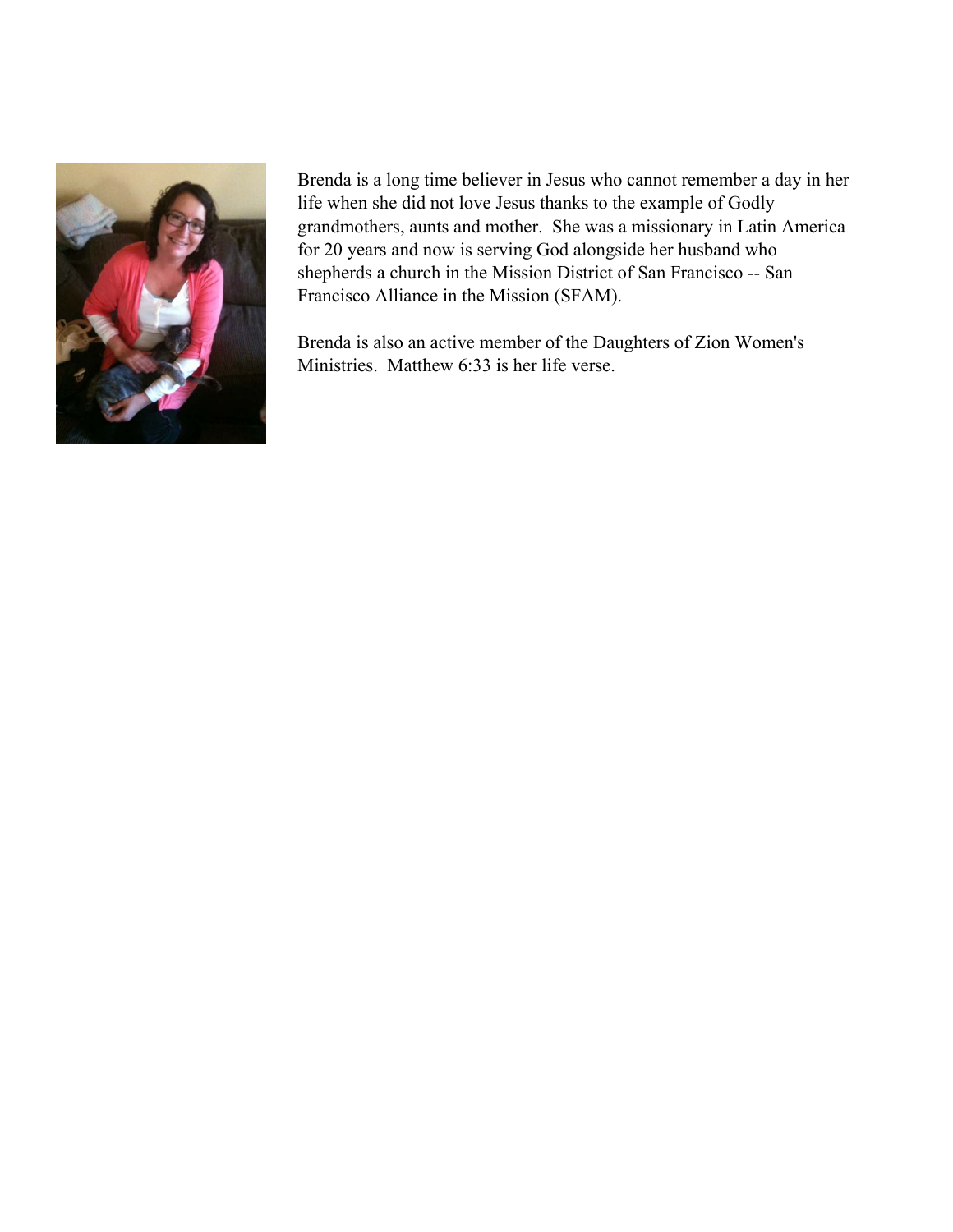#### IT WAS A VERY GOOD YEAR

Last year was an amazing year. In January I spent a week with my brother, Ron, and his family in Eugene, Oregon. We celebrated Ron's and his father-in-law's birthdays, and a wonderful time was had by all. April was my birthday. Ron and his wife, Ann, came from San Diego along with my cousin from Indianapolis to gather with about twenty plus friends and family at my birthday celebration in San Francisco. My brother and I couldn't remember the last time we were together for both of our birthdays in the same year. My birthday was a milestone. I turned 70 years old! (Psalms 90:10.)

God blessed me to check-off two things on my bucket list in  $2015 - a$  list I started in fifth grade. In March I visited South Africa for five days of safaris and exploration. I saw so many breath-taking animals! Another thing on my bucket list was attending a Paris fashion show. I started sewing at ten years old. For years I sewed clothes, read fashion magazines, and went to Ebony Fashion Shows. I had to see the fashion capitol of the world. It turns out some of my friends and family wanted to visit Paris with me. So I postponed the trip until June to accommodate them. My Goddaughter worked with my fabulous travel agent to plan a wonderful group trip to Paris and London. Eighteen of us had a great time making lasting memories.

The remainder of the year brought more celebrations, and the year ended again with time visiting my brother in San Diego, my in-laws in Los Angeles and a little rest in beautiful Santa Barbara. It was a very good year.

Time with family and friends made the year extra special. But I always think about my greatest friend, who made everything happen. This friend has known me longer than anyone – even my mother. Really, He knew me before I was formed in my mother's womb. (Jeremiah 1:5.) My best friend put the desire to see all the beautiful places I have seen over the years in my spirit. I'm sure you know by now who my best friend is ....

Yes, Jesus is my best and greatest friend. He comforts us, direct us, inspire us, and even remind us of things He put in our spirits long ago. He nudges us to call or visit a friend (or in my case, accompany a friend on a trip). I may not always send a card or visit a friend when the Holy Spirit nudges, but Jesus wants everyone to experience His love. I just have to listen to the Spirit, and Jesus' love will do what is good for all.

God took me from Oregon to Africa, and Jesus travelled with me all the way. My best friend promised never to leave me. Do you need a best friend to make this a very good year? Read about the gift of salvation on our home page and meet Jesus.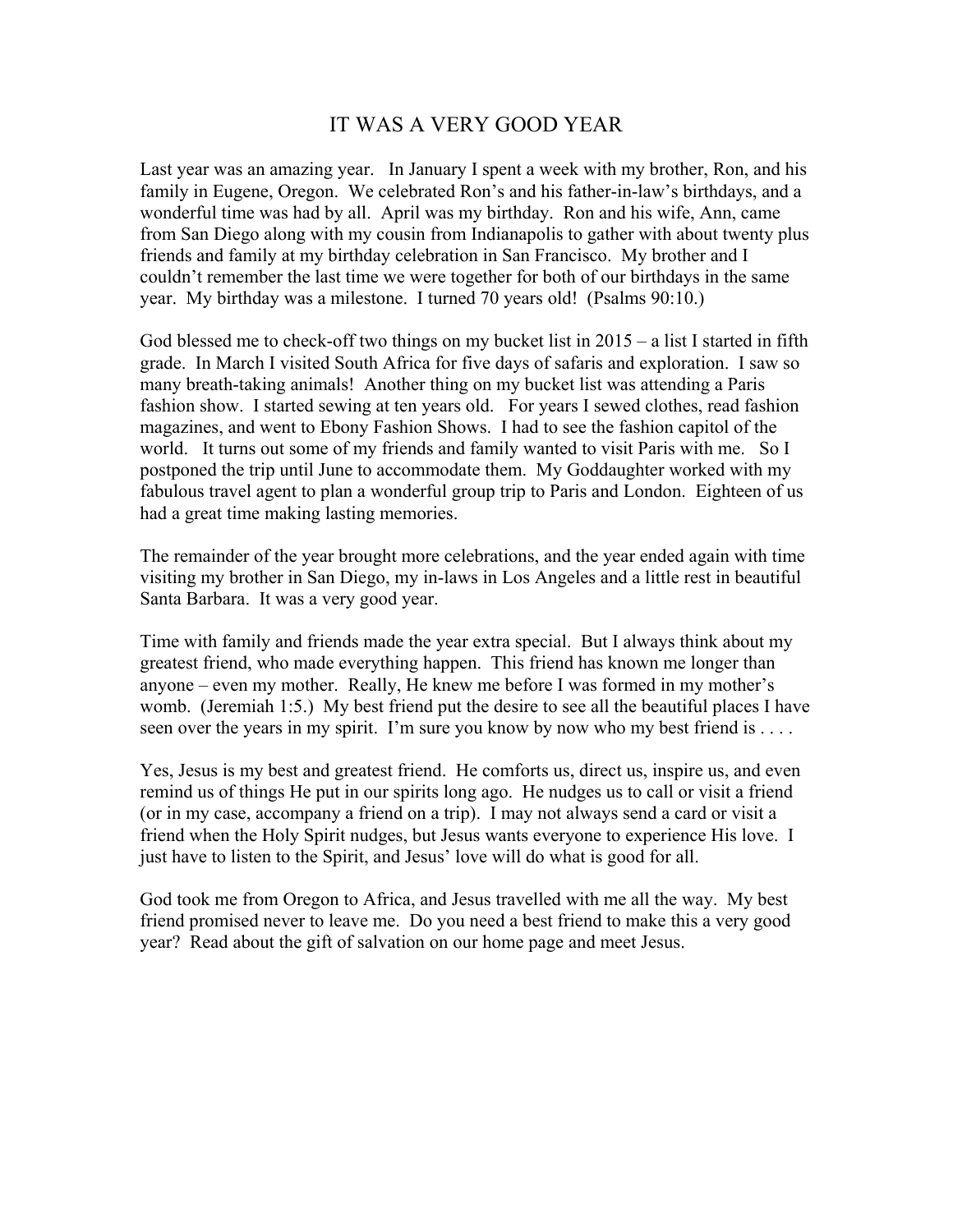

Yvonne Scott has been a member of the Daughters of Zion Women's Ministries since its beginning in 1997. She serves as the ministry's Event Coordinator and Treasurer. In her quiet time she enjoys sewing, quilting, machine embroidery, travel and reading. God blessed her and her husband with two children. She is thankful for her children and she enjoys watching her four beautiful granddaughters grow in every way. Her favorite scripture is Psalms 46:10, "Be still and know that I am God, I will be exalted among the heathen, I will be exalted in the Earth."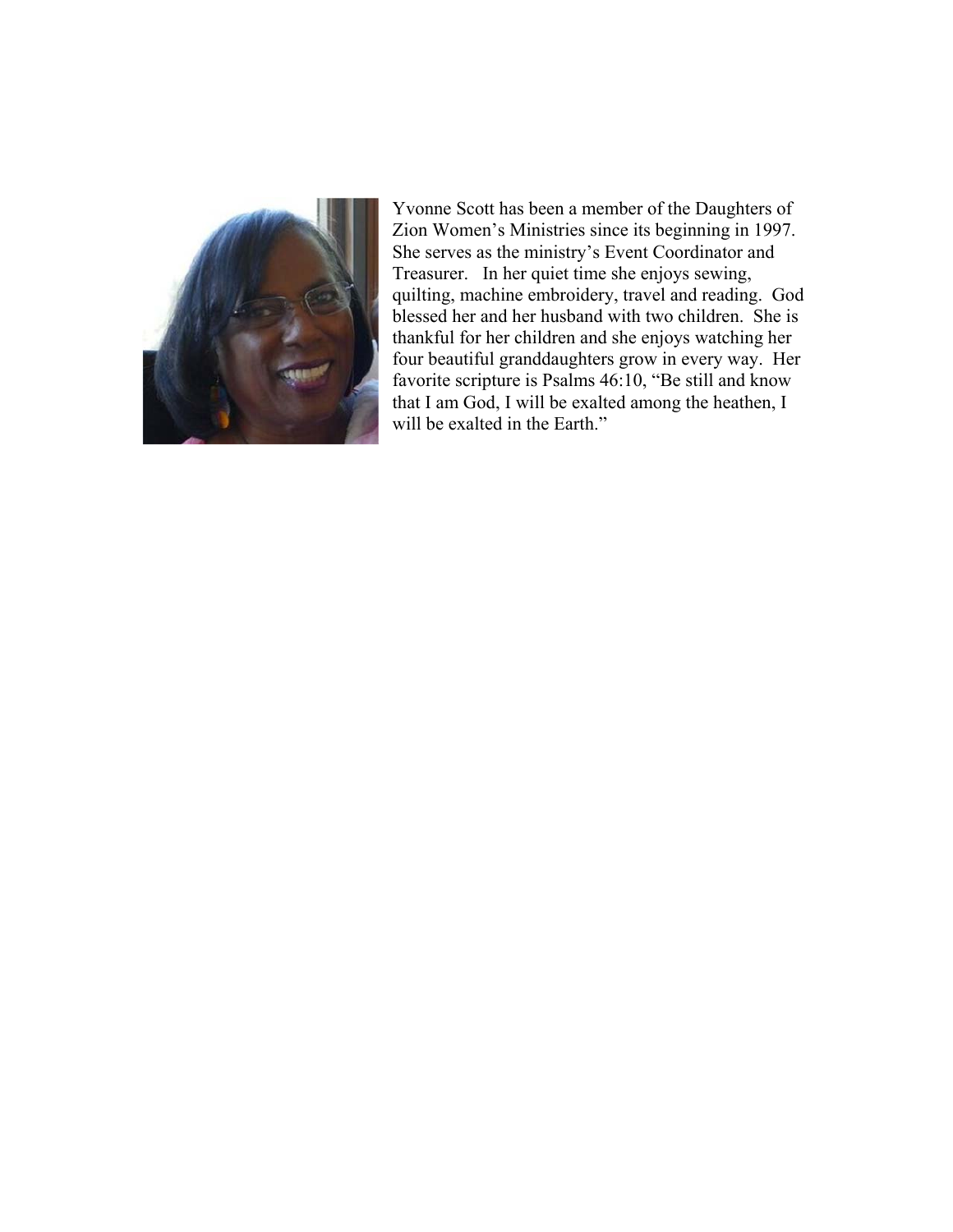#### **JOY "For the JOY of the LORD is your strength" Nehemiah 8:10(b) NIV**

Nehemiah 8:10 is one of my favorite Bible verses, because I am a runner. Through four marathons and over sixty half marathons, this verse has kept me going strong! I get joy running up San Bruno Mountain where I love spending time with God honoring and praising HIM!

It is my joy to have grown up with the most amazing parents and seven older siblings. Both my parents were godly servants. As the youngest of eight, I can remember my Mother always teaching us to love and serve God. She also instilled in our hearts a love for everyone and ensured that all eight of us kept a strong bond!

I spent the first 13 years of my life in the Philippines where my Father served as a town Mayor. He was a godly public servant, and it was rare for our family not to entertain guests or eat without company. Our family of ten was surrounded by visitors morning, noon and night. The most beautiful thing of all is that everyone was welcome in our home, and our house was filled with joy.

My journey from the Philippines to settling in the Bay Area has been amazing. There is so much joy in looking at how God's plan unfolded. (*For I know the plans I have for you, declares the LORD, plans to prosper you and not to harm you, plans to give you hope and a future*. Jeremiah 29:11 NIV.) Throughout my journey the Lord never left me or let me fall. Despite challenges and disappointments – like two unsuccessful marriages – the Lord was there for me. (*And call on me in the day of trouble; I will deliver you, and you will honor me.* Psalm 50:15 NIV.) HE blessed me with a son, Charles, a Civil Engineer and my most precious gift! The Lord's blessings are many. (*The steadfast love of the LORD never ceases; his mercies never come to an end; they are new every morning; great is your faithfulness*. Lamentations 3:22-23 ESV.)

My greatest blessing has been finding real, true JOY, and the peace that only God can give! This JOY grows in the group Bible Study that my friend, Charlotte, first invited me to attend over four years ago. According to Nehemiah, JOY gives strength to hold steady when the challenges of life get rough. JOY lets me laugh in the devil's face when he tries to knock me off my faith in Christ! JOY makes me a winner! For His everlasting JOY I stand amazed and in awe of God and say THANK YOU!

By Malou Sana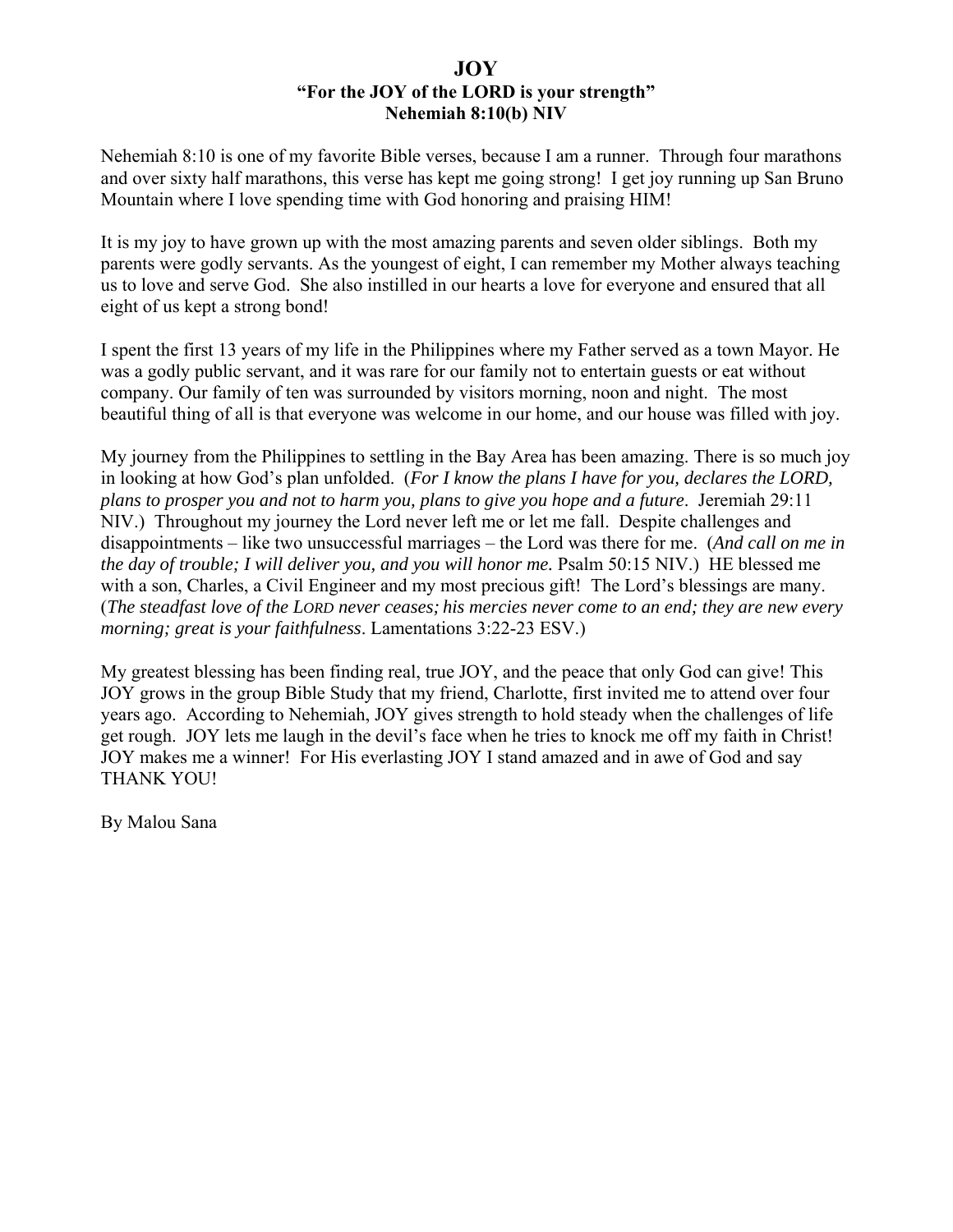

Malou is a very blessed Mom to Charles. She works as a full time legal assistant for a global San Francisco law firm specializing in banking and commercial litigation. Running is one of Malou's great loves along with traveling to European and Asian countries. Malou is a part-time Realtor and also a Mompreneur. Her mission is to inspire, motivate and educate people to stay fit, fab, healthy and wealthy, in order to live their most fulfilling and blessed life. Malou has hosted DOZ Ministry events and is blessed to be an honorary Daughter of Zion.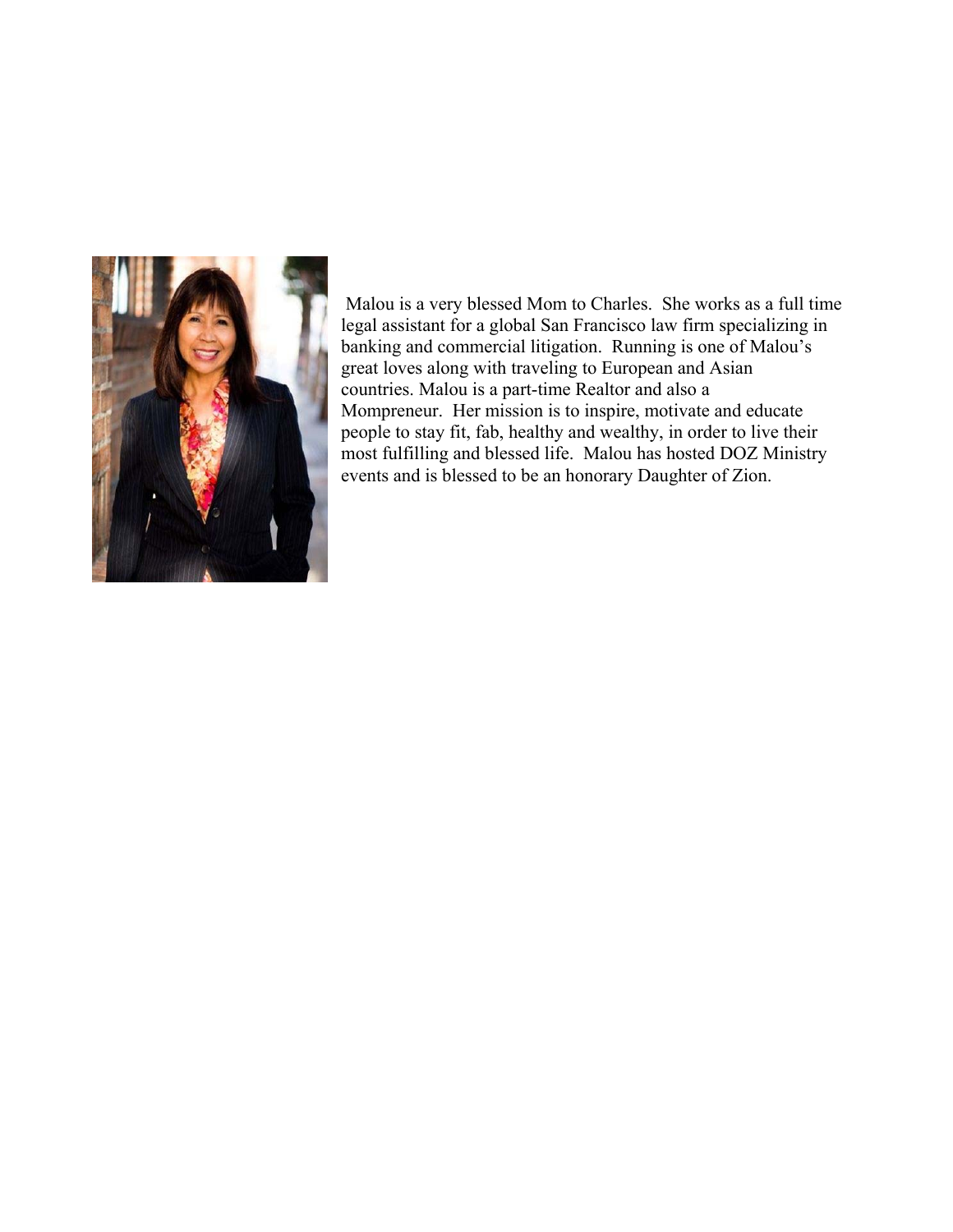## **Family and Church**

By: Minister Marcus Ivan Moore

 *And these things give in charge, that they may be blameless. But if any provide not for his own, and especially for those of his own house, he hath denied the faith, and is worse than an infidel.* 1 Timothy 5:7-8 (KJV)

Last month we celebrated Mother's Day, and this month we will celebrate Father's Day. These celebrations have new meaning for my wife and me, since we have just become parents to a beautiful baby girl. Before our daughter arrived I did some mental strategic planning to prepare for my fatherhood responsibilities.

I knew that time management was going to be key, especially with my position as a minister. Thinking about time management led me to my topic for this article. Many hold positions of great responsibility in ministry. However, this should not require constant attendance at the church (doing church work), while ignoring time with family. Paul tells tell us in 1 Timothy 5:7-8, about the importance of providing for the home not just physically but also spiritually. Sometimes while serving others we forget the importance of laying a Christian foundation at home before going outside the home.

Deuteronomy 6:6-7, also emphasizes the importance of ministering at home. This scripture admonishes us to diligently teach our children God's Word. Yes our ministry at the church is important, but God doesn't intend for us to neglect our home ministry. Paul promotes teaching our children the Word, which is a great benefit:

*And that from a child thou hast known the holy scriptures, which are able to make thee wise unto salvation through faith which is in Christ Jesus.* 2 Timothy 3:15 (KJV)

If we study the prophet/priest Samuel, we know that he was one of the greatest prophets in the Bible. He is mentioned in the Hebrews Hall of Faith. With his many strengths, spiritual accomplishments and great faith it, must have pained him that his two sons (Joel and Abiah) did not walk in God's way. (1 Samuel 8:1-3.) Samuel's sons were similar in wickedness to Eli's sons. Ironically, Eli trained Samuel in the priesthood. I don't know that these men neglected their children, but I believe their stories show the importance of laying a strong, Godly foundation for the family.

How can we witness to souls that we don't know and spend time with lost strangers before ministering to our own children? We must share Jesus Christ with our families. To do this we must have a good life balance that rests on prayer. Often we agree to do things without consulting God. We say yes because we're asked by a member or Pastor. But we should consult God on all decisions. Samuel missed this step when dealing with his sons. He failed to see that they lacked a relationship with God. Before consulting God, Samuel put his sons in positions they weren't ready to handle, and they failed.

We shouldn't abandon ministry because we have children. But we must understand the importance of ministry at home. Just as we pray at church, we should pray at home. As we sing songs of praise at church, we should also sing praises at home. As we proclaimed the gospel at church, we should share it at home. There is nothing better we can provide our children than a relationship with Christ that leads to salvation.

Thank you, God Bless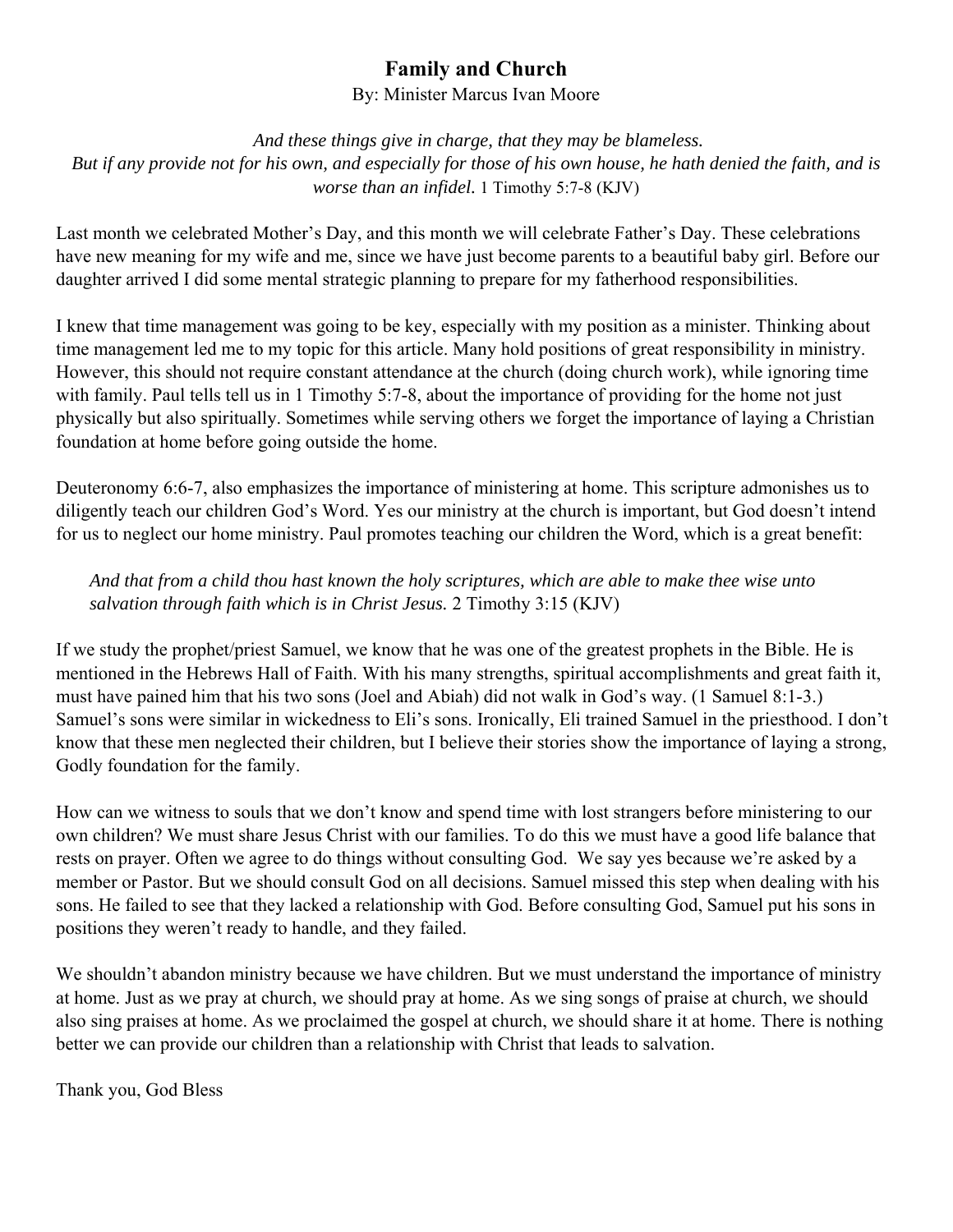

 Minister Marcus Ivan Moore is a Native of San Francisco. Baptized at the age of 9, and Joined the ministry on his  $14<sup>th</sup>$  birthday. He is an associate minister at New Providence Baptist Church, San Francisco, under Rev. Michael Gilmore. Minister Moore in his spare time works a lot with at risk youth by coaching and mentoring high school students. Minister Moore and his lovely wife Nyischa are the proud parents of a baby girl. He owes everything to the Grace and Mercy of God and loves Jesus' prayer in John 17.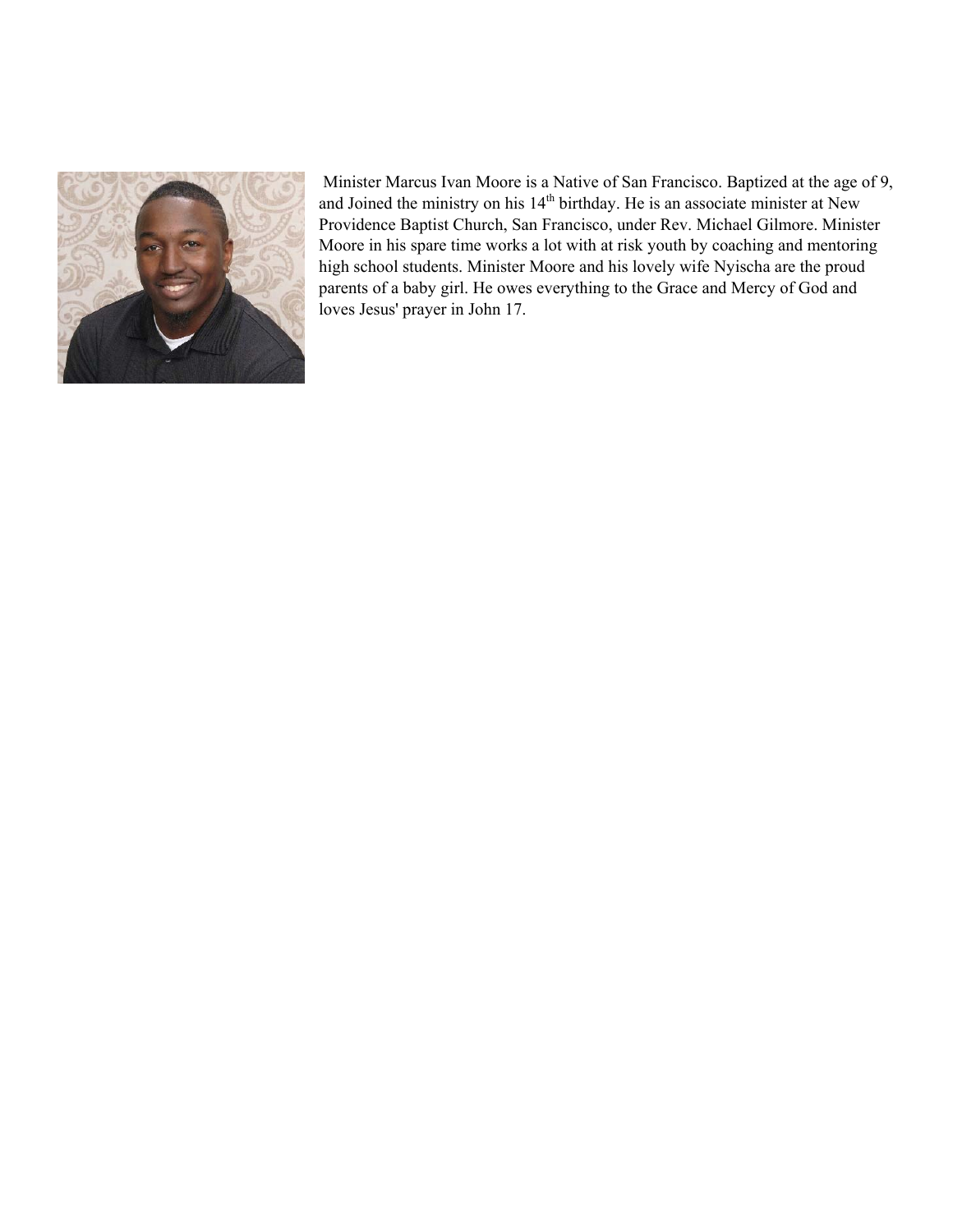#### **Lord, Change Me!**

2 Corinthians 5:17

If you could change anything about your life, what would it be? Would you change your physical appearance, your job or even your family? All of us have wondered, at one time or other, how our lives would be today if certain changes were made in the past. Some only focus on their physical appearance--how one looks on the outside, but God is not concerned with our outer appearance. He's concerned with how we look on the inside. He said in 1Samuel 16:7 that man looks on the outside but God looks at the heart.

God's desire for all who believe in the Lord Jesus Christ, is to conform to the image of His son. He wants us to think, walk and talk like Jesus. Yes, change is necessary for both physical and spiritual maturity to develop. Yet change is never easy or easily embraced.

Every New Year we make promises to lose weight, eat better, and to be consistent in other areas of our lives. However, if we don't change the way we think about health and fitness, realizing that it should be a life time goal and not just a temporary quest, we will never be at our best. We have to constantly work at changing our old behaviors, or we will relapse and go back to doing what we've always done.

In the same manner, if we are to grow in the knowledge and truth of our Lord, a lifestyle change has to be made. 2 Corinthians 5:17 says that if anyone is in Christ, he or she is a new creation. Old things have passed away, and everything has become new. In order for us to transform, we must be diligent in prayer and must consistently read and study the word of God. We cannot afford to be lax when it comes to the things of the Spirit, because our enemy, the devil, is always on his job. He is relentlessly looking for ways to get us off track. Therefore, it is important to stay focused, and not allow anything in our lives to derail us.

Brothers and sisters, God has given us another opportunity to change the things in our lives that need changing. This time, let's be consistent, even when we don't feel like it. Read your Bible, stay on your knees, make good food choices, exercise, and if you truly desire to change just say, "Lord, change me." I guarantee He will!

Happy New Year!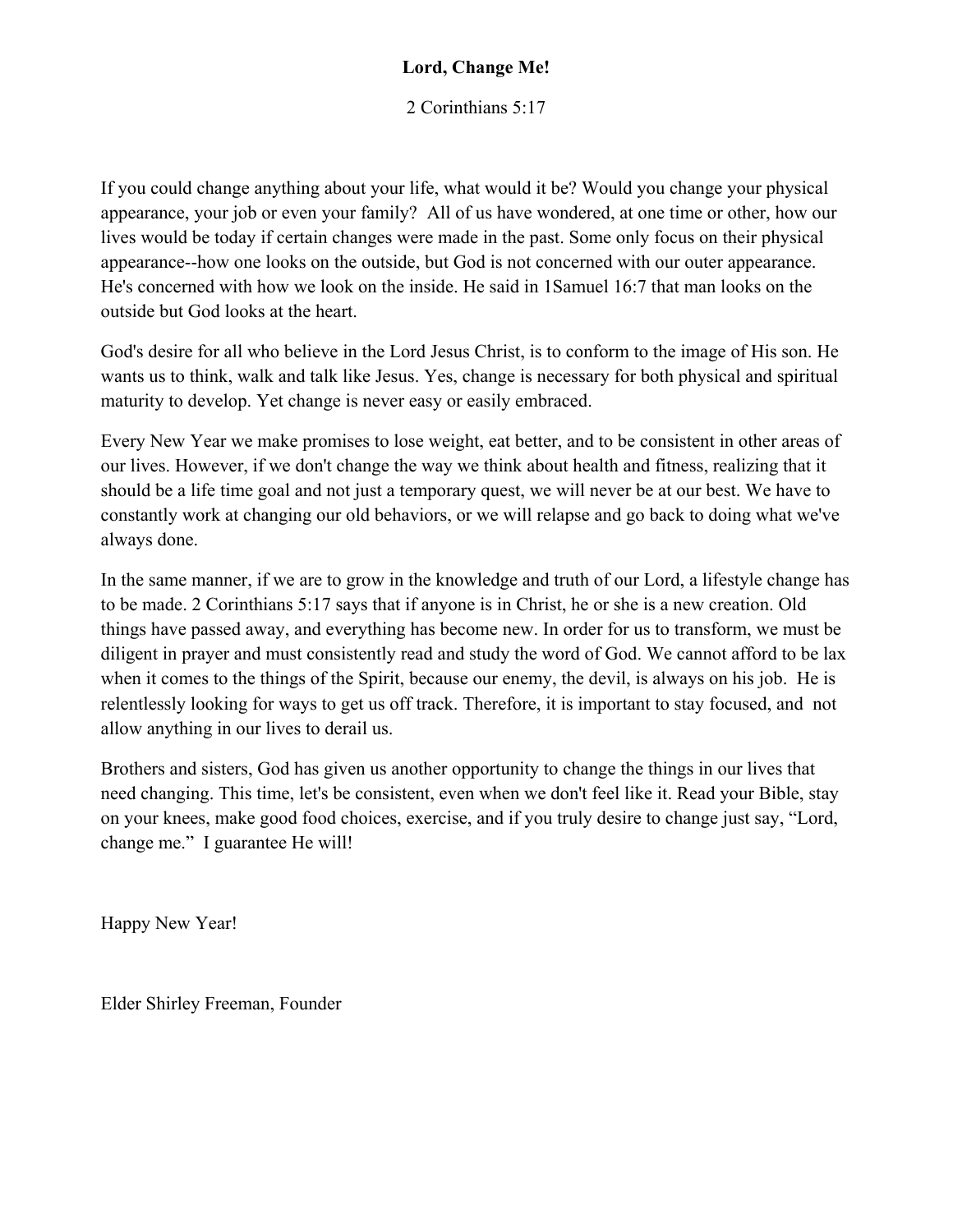#### Lord, Do It!

I recently listened to a song that reminded me of my pregnancy thirty-five years ago. It was a joyful, yet difficult time in my life. Not only was it hard for me to conceive, but once I got pregnant I went through a difficult nine months.

My mind traveled back to a night in 1980 while alone, lying in bed listening to radio station KDIA. The radio host played a song recorded by the late James Cleveland entitled, "Lord, Do It." The message in that song gave me spiritual strength to go on through my circumstances.

You see, I was sick morning, noon and night. Nothing I ate or drank would stay down – not even water. I began to pray and ask God to do it for me and my unborn child. The Bible tells us in Ephesians 3:20, that God can do exceeding abundantly, above all we could ever ask or think, according to the power that is in us. Although I was physically weak, God gave me spiritual strength to believe His word. I said what Job said in chapter 13: 15, *Though you slay me, yet, will I trust in you Lord.*" Several months later I gave birth to a happy and healthy baby boy.

I pray that my story encourages women who are finding it difficult to conceive, those who may be experiencing a difficult pregnancy, and those going through physically or emotionally difficult times. Don't lose hope! Our God can give life to hopeless situations. He can heal your body and give you strength to persevere. Just ask Sarah, Rebecca, Rachel and Hannah. He really is able to do exceeding and abundantly above all you and I could ever think or ask according to the power that works in us.

Happy Mother's Day!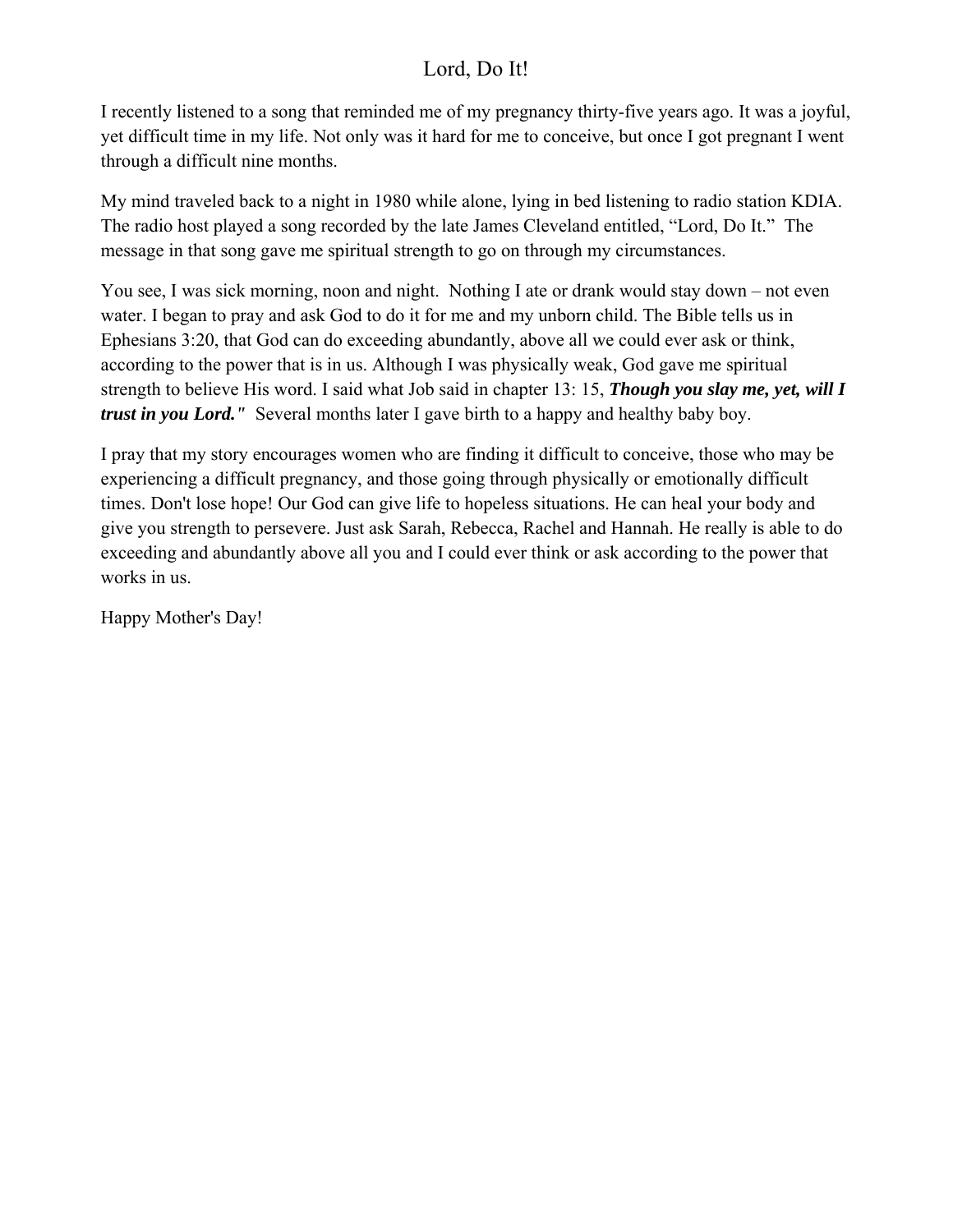#### **Between A Rock and A Hard Place**

*Exodus 14:1-4, 9-17, 21-17* 

"Between a rock and a hard place" simply means *to be faced with two possibilities, neither one being favorable.* There are times in life when we are faced with only two possibilities for escape from certain destruction and neither choice seems beneficial or hopeful. No matter which option we choose the consequences could be detrimental.It is at these times that we feel the most vulnerable, stressed, anxious, oppressed, frustrated, abandoned and just plain trapped. We feel hopeless and helpless to make a way out of our predicament. We lack power to speak up or keep ourselves from sliding deeper into more danger. We are like a person drowning with no way to save himself. We become victims of the raging and vicious sea waters.

In Exodus Chapter 2:23 the children of Israel faced the same agonizing feelings of helplessness. They were slaves in a country that gave them food, shelter and security. Yet, there were abused, oppressed and their children were being murdered. Staying meant the destruction of their race, but leaving meant possible starvation or annihilation by an enemy. This suffering caused the Israelites to cry out to God. God heard them and remembered his covenant with Abraham, Isaac and Jacob. (*Genesis 28:13*.) Like the Israelites, our sufferings make us cry out to God. We say, "**God! If you don't make a way, it's over**. I can't do this anymore. Help me! I'm drowning and failing!" As we continue to cry our cries ascend to God, and he remembers His promises and our frailties.

In Exodus 14 the Israelites were between another rock and hard place. While fleeing their oppressors, they were now stuck between the Egyptian Army and the Red Sea. Everyone thought they were trapped. What a predicament where the only seeming choices were to give up and go back to a life of slavery, to be killed by the Egyptians or to drown in the Red Sea. To the Israelites this situation was hopeless. But as soon as there appeared to be no way out, God told Moses to stretch forth his rod across the waters and divide them. (*Exodus 14:16*.)

Is the enemy trying to convince you that you are trapped with no out, and your only choice is to live and die in your current dilemma? Jesus said I am the way, the truth and the life. He said I am the door! (*John 10:9*.) Jesus is the good Shepherd who leads his sheep safely to green pastures. He is the Life Guard of your soul, and He will save you from the raging waters. Jesus will make a way out of no way out. Don't give up on God! "Many are the afflictions of the righteous; but the LORD delivereth them out of them all." (*Psalms 34:19*.) Stretch forth your rod of faith over the troubling waters in your life and watch God work. God's strength is most effective in our weakness. (*2 Corinthians12:9*.)

Minister Kasiaa Thomas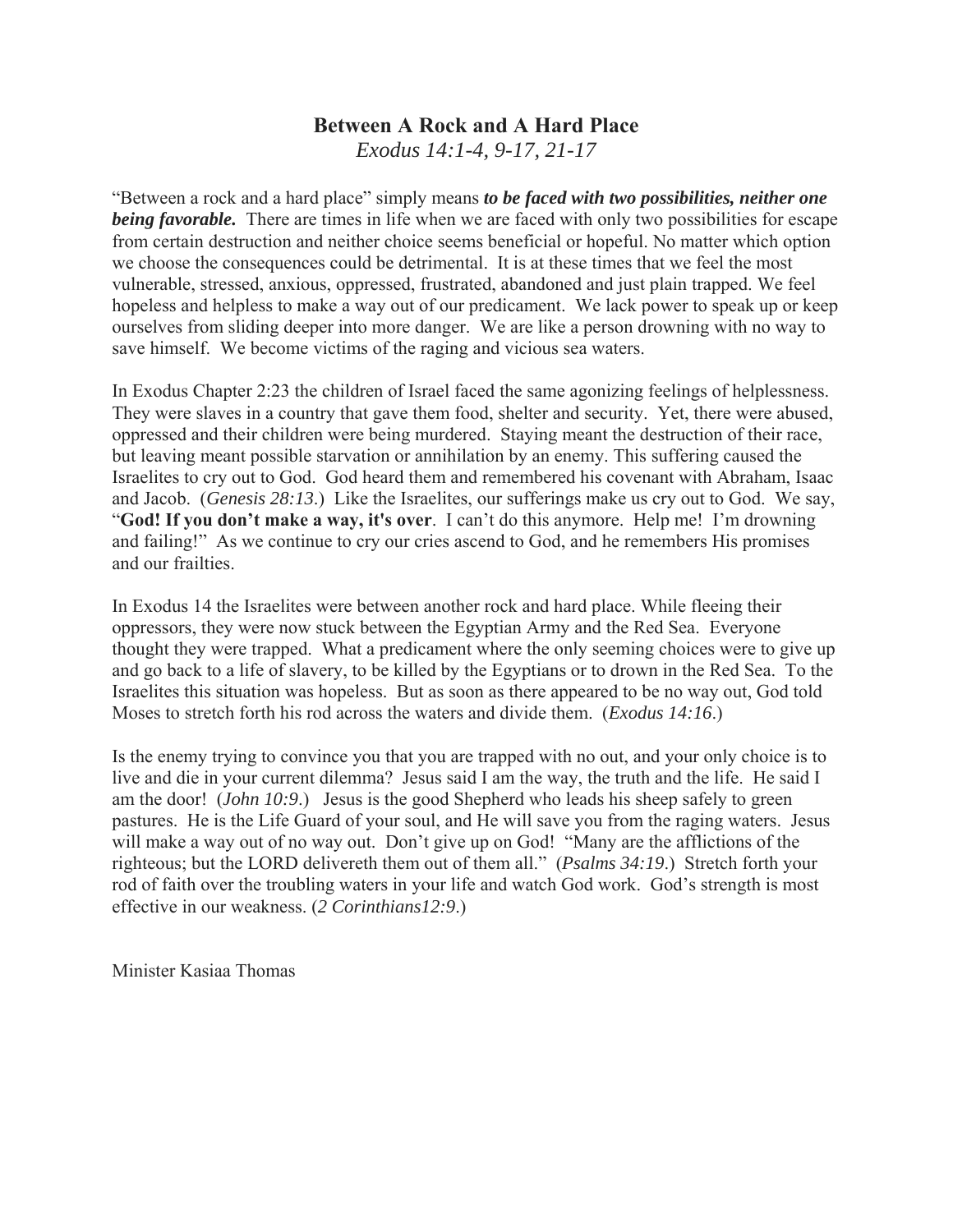

Minister Kasiaa Thomas is a born again believer and native of San Francisco. In October of 2005, she was licensed to preach by Pastor Steven A. Bailey, of the Olivet Missionary Baptist Church in San Francisco. She served faithfully for years under his leadership as an Associate Minister, Junior Women's President and Prayer Ministry Leader. Kasiaa is a licensed prophetical minister, teacher, singer, writer, entrepreneur, and licensed Insurance Agent. She works for United Insurance Company of America in Richmond, California.

In 2013, Minister Thomas graduated from Patten University with an Associate's Degree. She is currently a member of the New Birth Cathedral in Oakland, under the leadership of Bishop Christopher Carl Smith. One of her favorite scriptures is 2 Timothy 2:15. She believes in teaching and preaching the Word of God with accuracy. Her greatest joy is seeing people restored to life through the gospel of Christ.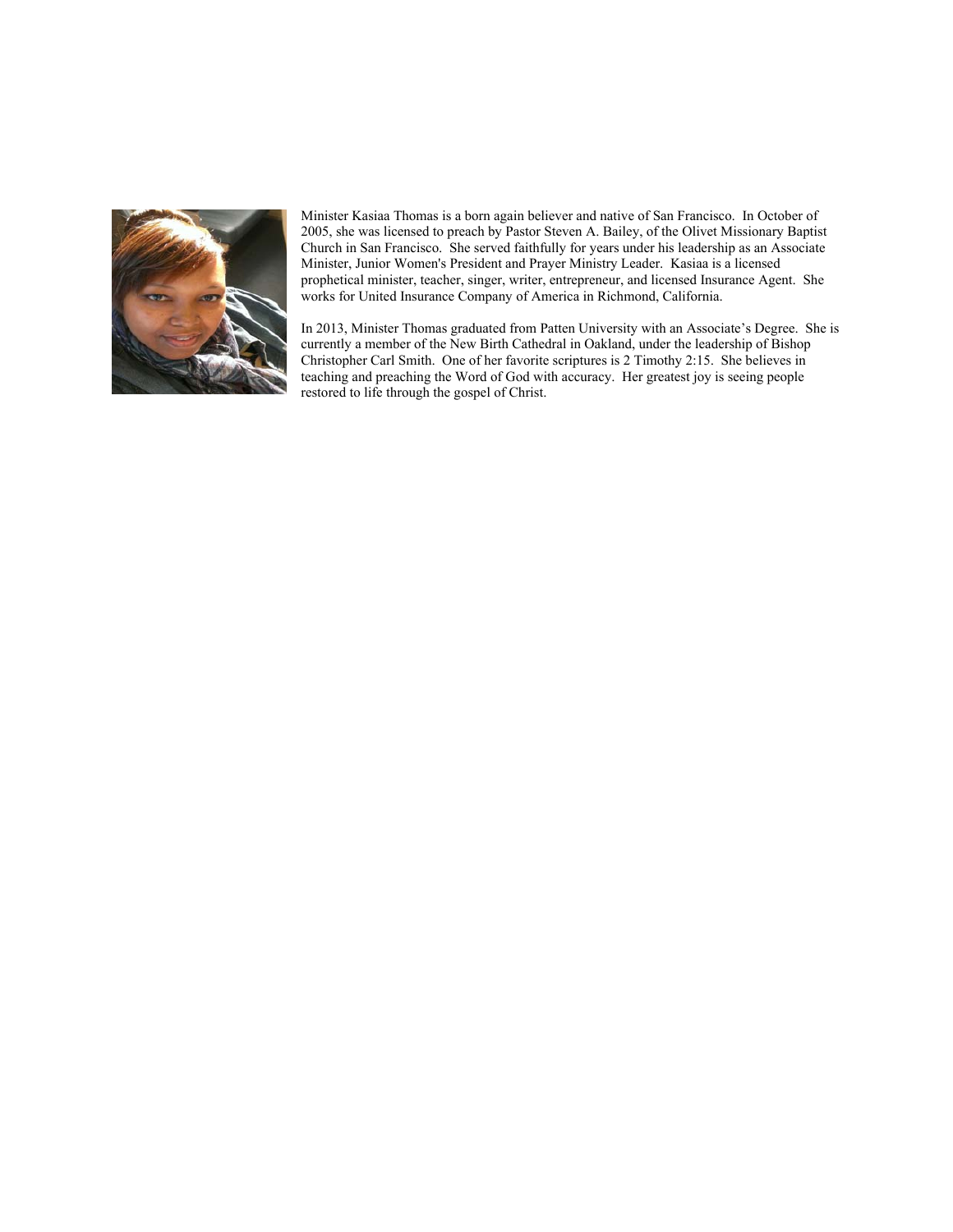#### Most Unlikely To Succeed

1 Samuel 16: 1-13

In my senior year of high school, we voted for the student we felt was most popular, most humorous and most likely to succeed. In the case of David, the son of Jesse, there would have been another category, most unlikely to succeed. If you've ever been counted out, overlooked, misjudged or disqualified, you will be able to identify with the story of David.

God rejected Saul as King due to his constant disobedience. Samuel is instructed to go to Bethlehem to Jesse's house and anoint one of Jesse's sons as king. Jesse had eight sons, and each appeared before Samuel beginning with Eliab, the eldest. Samuel looked at Eliab and thought that he was surely the one God had chosen. He was tall and good-looking and one who, perhaps looked like a king.

God told Samuel that Eliab was not His choice. Samuel judged Eliab solely on his outer appearance. It has been proven that those who are considered good-looking, whether male or female, are judged more favorably than those who are considered less attractive. That's a flaw in human character, but God looks pass all of that and heads straight for the heart.

After seven of Jesse's sons appeared before him, Samuel realized that God had not chosen any of them; so he asked Jesse if there was another son. Jesses tells him there is another one. In fact, he's the youngest who is out tending sheep. This is an example of how sometimes you will be overlooked by others, because they just can't imagine that God will use you for whatever reason. Sometimes rejection by man sets one up for a promotion from God.

The years David spent tending his father's sheep was not wasted time. It was training time! God was preparing him for the time when he would have to tend the sheep of God's pasture. David's faithfulness as a shepherd taught him to care for and protect the vulnerable and to depend on God for provision and protection. When David was brought before Samuel, the Lord said that's the one I've chosen; anoint him.

Sisters and brothers, it does not matter who counted you out. If God has chosen you, He will empower you for your assignment. The Bible says God uses the foolish things of this world to confound the wise. The men Jesus chose as His disciples would have been disqualified by many.

Have you been considered most unlikely to succeed? If so, take courage. Remember, man does not see as God sees. Man looks on the outer appearance, but God looks at the heart, and promotion comes from Him!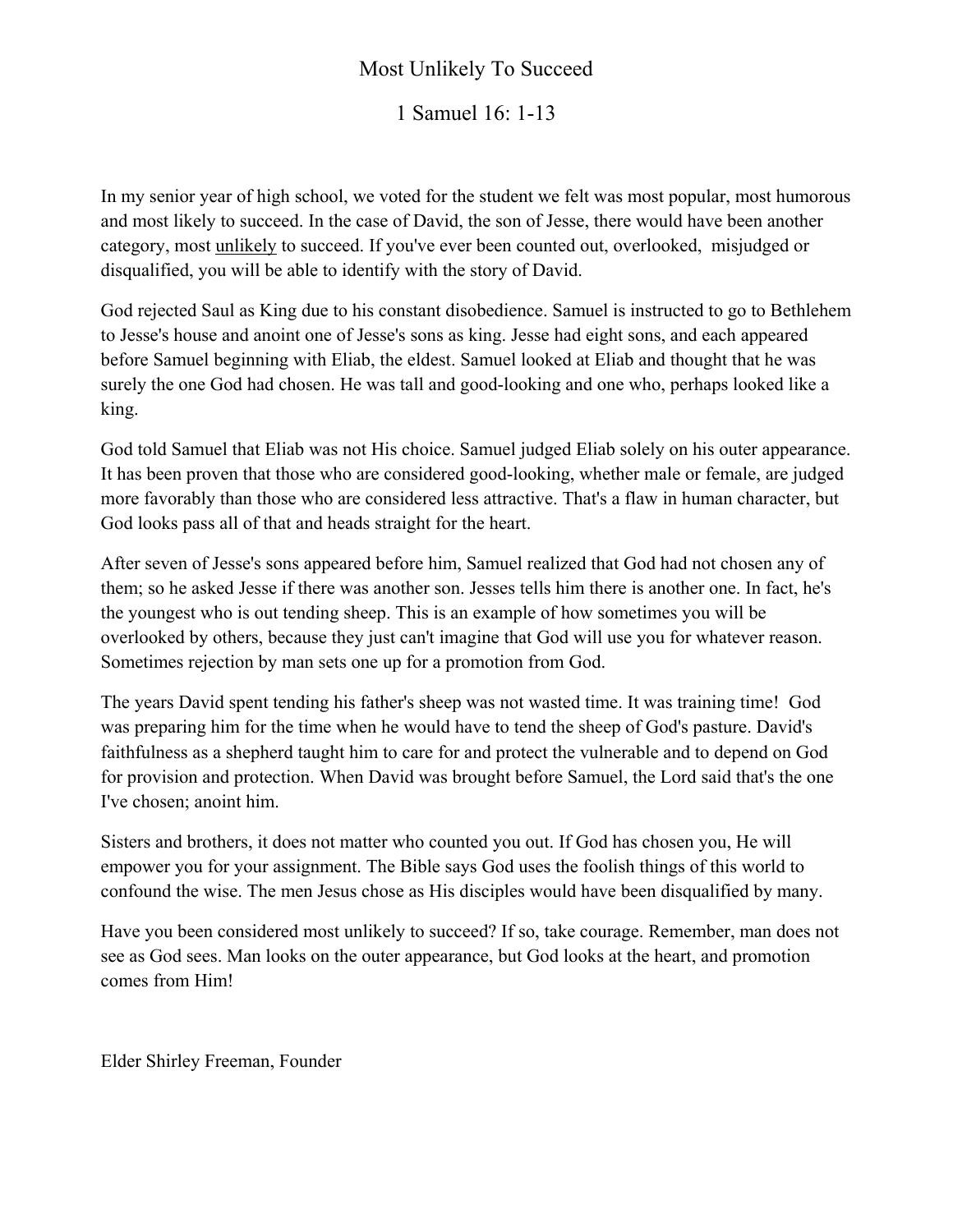#### **Do You Have A Yet Praise?**

The word y*et* appears over 600 times in the King James Version of the Bible. There are a number of definitions for this word. The one I will focus on has the meaning, **even; still** (used to emphasize a comparative).

In Job 13:15a, Job declares, **"Though he slay me,** *yet* **will I trust in him."** What Job is saying is regardless to what is happening in my life, what I maybe going through, and although I don't understand all of what God is allowing in my life; I'm still going to trust him. Job made a decision to praise and trust God in the midst of adversity. He didn't allow his circumstances to dictate what he knew to be true about God-- that He is faithful and trustworthy-- even when things are not going the way we think they should.

When we look at the world today, we find so much injustice. It seems as though some people are being oppressed, and the oppressors are not brought to justice. We witness all sorts of wickedness and sometimes wonder why God does not intervene. The same question was asked of God by the Prophet Habakkuk who could not understand how God could allow such sinfulness to continue and not respond. He wrestled with this dilemma. In the end, he came to terms with God's power, provision and trustworthiness. He writes in Habakkuk 3:17-19 **"Although the fig tree shall not blossom, neither shall fruit be in the vines; the labour of the olive shall fail, and the fields shall yield no meat; the flock shall be cut off from the fold, and there shall be no herd in the stalls:** *Yet* **I will rejoice in the LORD, I will joy in the God of my salvation. The LORD God is my strength, and he will make my feet like hinds' feet, and he will make me to walk upon mine high places."** 

The prophet came to the conclusion that God was in control of everything. He was saying no matter what happens in my life, if everything fails or fall apart around me, I will yet rejoice in my God. He is the God of my salvation, and He will strengthen me to face every battle.

Will you trust God in the midst of what may seem like a hopeless situation? Do you trust Him enough to wait, no matter how long it takes?

Determine in your heart that no matter what the outcome maybe, you will *yet* praise Him in every circumstance.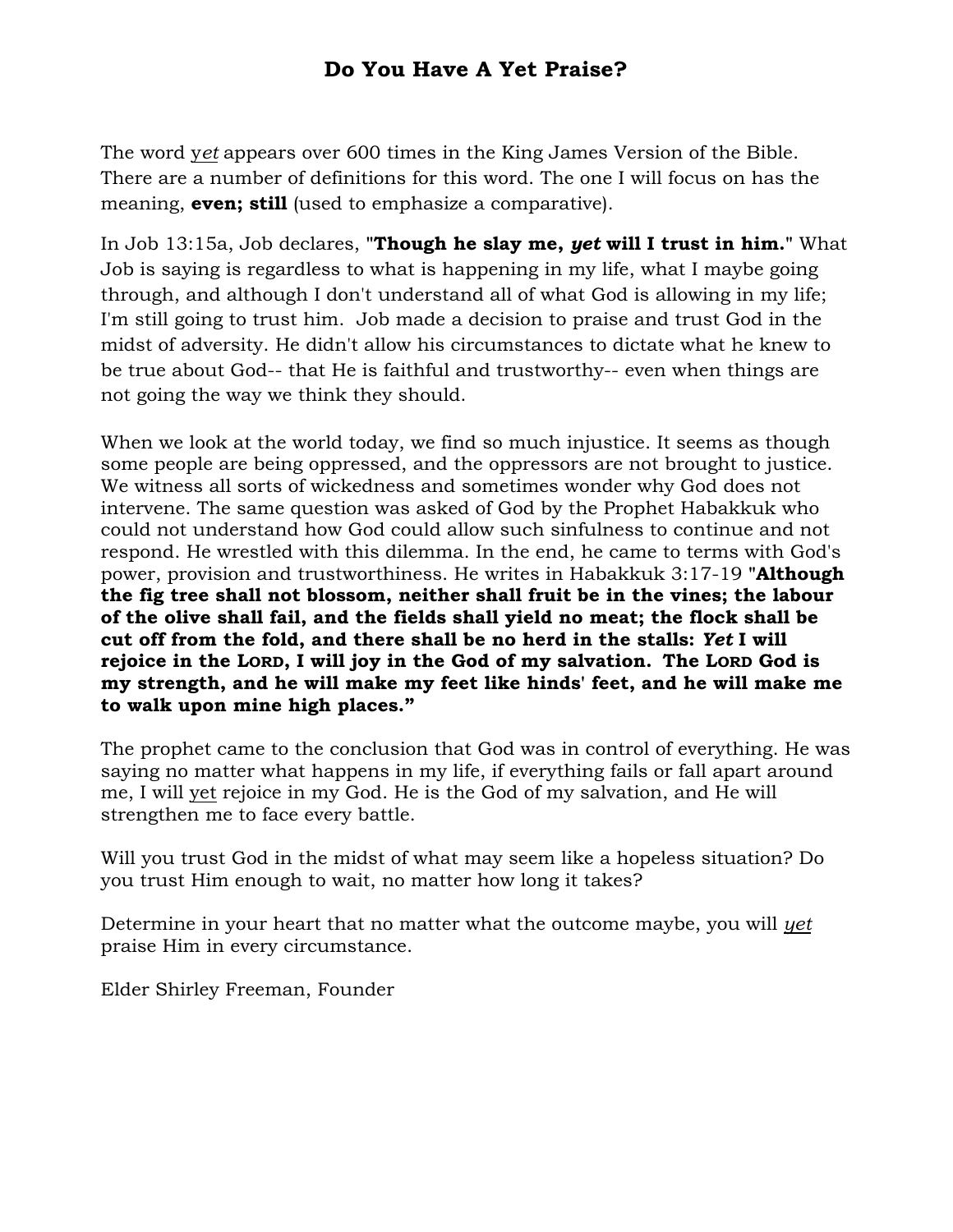## THANKFUL

#### Psalm 107:1, 8-9

*Give thanks to the Lord, for he is good; his love endures forever. Let them give thanks to the Lord for his unfailing love and his wonderful deeds for mankind, for he satisfies the thirsty and fills the hungry with good things.* 

While walking to work every morning, at about 6:30 a.m., I pass by people sleeping on the streets. Some sleep in tents and some people lie on the sidewalks. As I walk, I step over human waste and all sorts of unsanitary conditions. It disturbs me that these people seem to have nothing. They do not have a place to live that I would call a home. They have little or no food to eat. They lack money, clean clothing and all the simple amenities we take for granted. Looking at their poverty makes me thank God for the things and the love I have.

Because I work in the mental health field, I know that all these people on the streets did not choose to live out there. Some just fell on hard times. I understand that the people on the streets are just like you and me. Many of the street people have good hearts and want to find a good home and a better life. They just have some big obstacles to overcome. The obstacles may be mental illness, drug addiction, joblessness or other personal challenges.

When I look back over my life I know that I or some of my loved ones could be sleeping on the street. While it makes me really sad that anyone is living in filth, it helps me see just how blessed I am. A sidewalk could be my bedroom, but God has continued to bless me and my loved ones, and I am thankful for his grace and mercy. Real thankfulness is more than just saying, "thank you" every day. It is reflecting on God's provisions for me and appreciating everything He has allowed me to have.

Webster's defines "thankful" as follows: grateful, appreciative, filled with gratitude, relieved. If you think back over your life all of the words in this definition should come to mind. You have been blessed with a place to call home. You have food to eat and someone to love you. You may even have a good job. Everything comes from God. God blesses you even when you don't deserve blessings, because of His unending love for you.

When I think about how thankful I am for God's love, my favorite quote comes to mind:

Gratitude unlocks the fullness of life. It turns what we have into enough, and more. It turns denial into acceptance, chaos to order, confusion to clarity. It can turn a meal into a feast, a house into a home, a stranger into a friend. Melody Beattie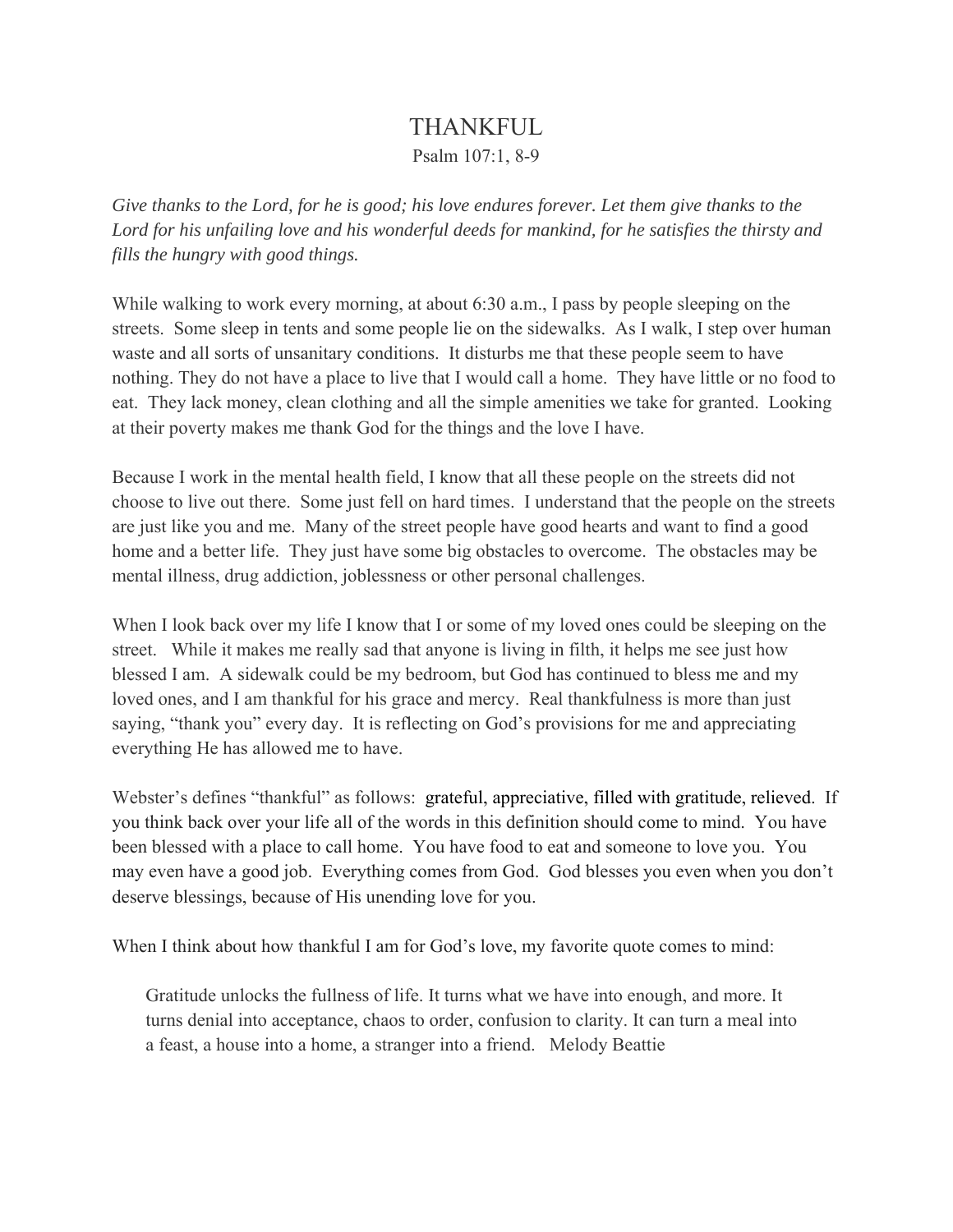True thankfulness will lead you to share God's blessings with others. Show your thankfulness by blessing someone in need. Being generous with others is the work of His kingdom.



Sandra R. Scott has been a member of the Daughters of Zion for over 10 years, and she serves as the Ministry Assistant. She is a Senior Social Worker for the City and County of San Francisco. She is a member of New Providence Baptist Church under the leadership of Pastor Michael Gilmore. She is the proud mother of one daughter, Shantel, and a granddaughter, Segen. Her favorite scripture is Proverbs 3:5-6, "*Trust in the LORD with all thine heart; and lean not unto thine own understanding. In all thy ways acknowledge him, and he shall direct thy paths.*"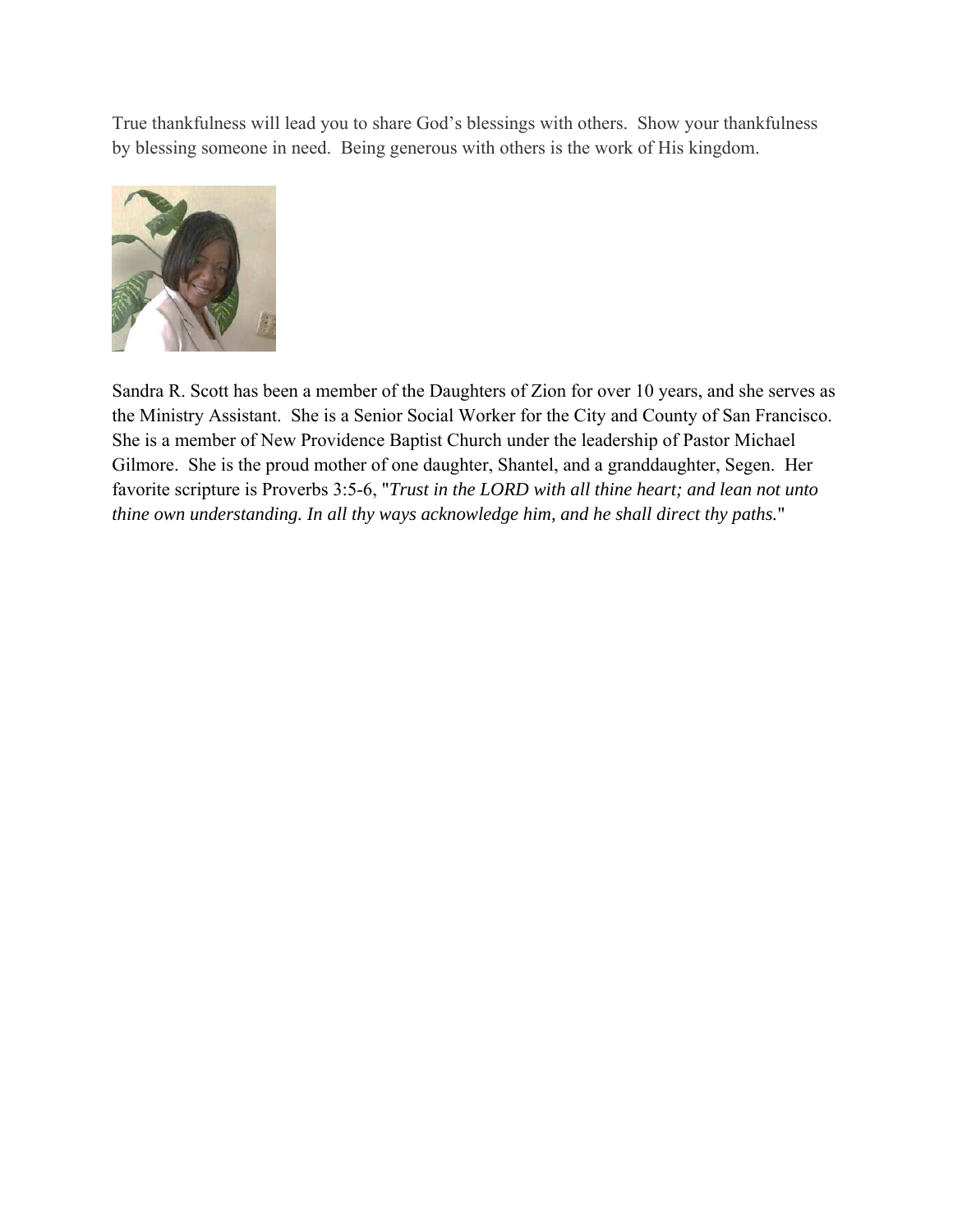# **The Humility of Jesus**

What comes to your mind when you hear the word humility? Do the words weak, inadequate and worthless come to mind? According to the Word of God, true humility is just the opposite. Humility is often the missing link in the lives of many- even Believers. Yet, the Word of God has instructed us to be humble.(James 4:6)

We live in a day when many seek to elevate themselves, desiring titles and positions in which God has not ordained. They pretend to be humble but when faced with the opportunity to demonstrate true humility, many fail the test. The Bible tells us not to think more of ourselves than we ought; yet that is exactly what some do. 2 Timothy 3:2 says that a day will come when mankind will be proud, boastful and lovers of themselves instead of lovers of God. Sisters and brothers, we are living in that day! There is competitive jealousy, deception, and sometimes betrayal, within the Body of Christ. Some even believe that their method of worship is superior to others. **That's spiritual arrogance, not humility!** When it comes to worship, it's not ones method that pleases God, but ones motive (John 4:24). **God hates the proud!** (Prov. 16:5)

True humility produces submission and obedience. Let's take a glimpse into the life of Jesus:

- **John 6:38** *"For I have come down from heaven to do the will of God who sent me, not to do my own will."* (NLT) **That's humility!**
- **John 13:5 : "***Then He poured water into the basin, and began to wash the disciples' feet and to wipe them with the towel with which He was girded."* (Washing feet was a job left for slaves; yet the King of kings and Lord of lords stooped to wash the feet of His disciples). **That's humility!**
- **Luke 22:42** *"Father, if you are willing, please take this cup of suffering away from me. Yet I want your will to be done, not mine."* (NLT) **That's humility!**

As Resurrection Sunday approaches, let's remember the humility of our Savior who suffered greatly so we might live. The following scripture says it best:

*" Don't be selfish; don't try to impress others. Be humble, thinking of others as better than yourselves. Don't look out only for your own interests, but take an interest in others, too. You must have the same attitude that Christ Jesus had. Though he was God, he did not think of equality with God as something to cling to. Instead, he gave up his divine privileges; he took the humble position of a slave and was born as a human being. When he appeared in human form, he humbled himself in obedience to God and died a criminal's death on a cross"* (Phil. 2: 3-8 NLT). **That's humility!**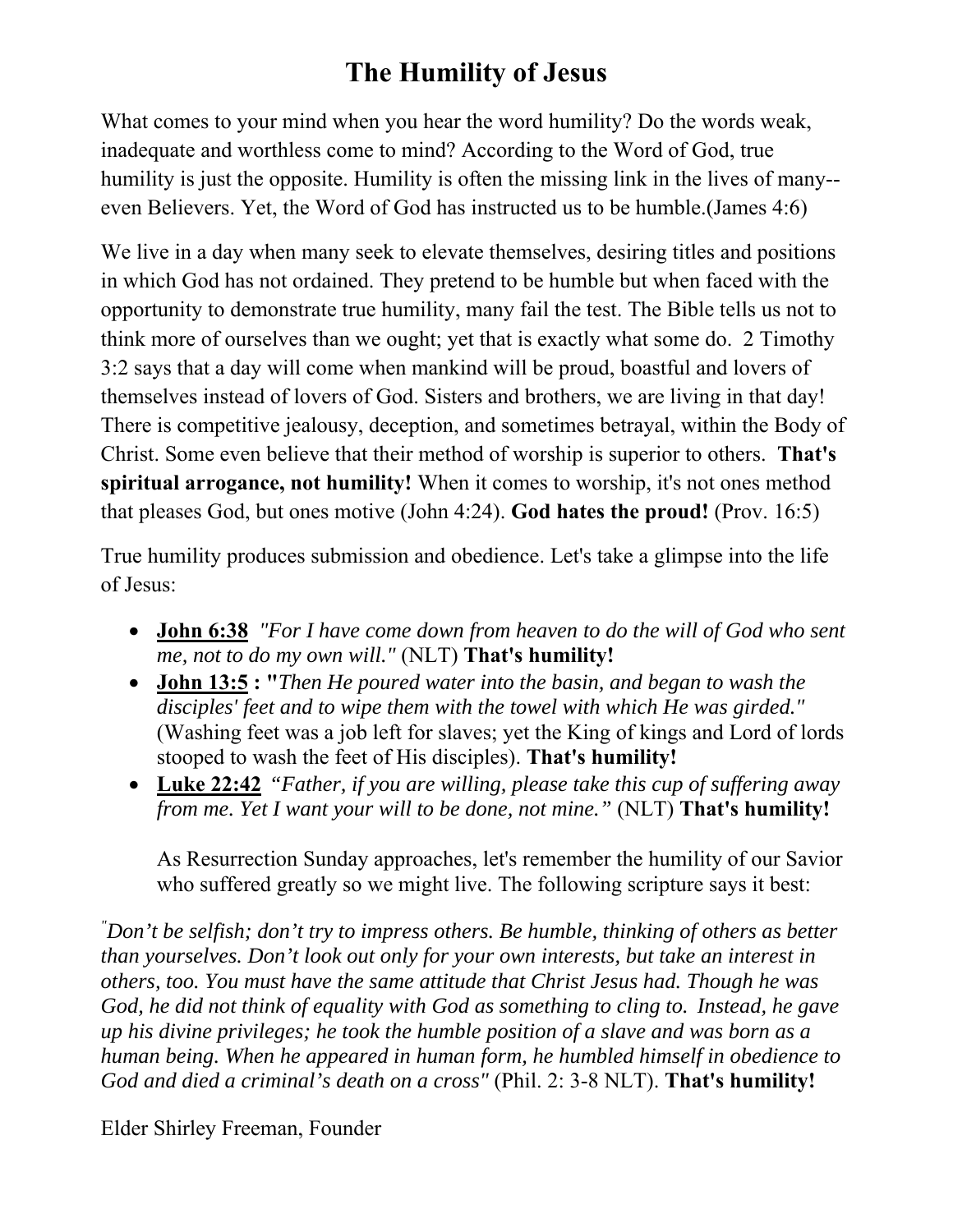# **The Love of God**

There is a story recorded in the Old Testament book of Hosea that illustrates God's great love for His people so beautifully. Hosea, a prophet, is told by God to marry a woman named Gomer, a harlot. Hosea not only marries her as God instructed, but he loved her also. He thought that she would reciprocate his love and would be a faithful wife if he treated her well and provided for her.

However, Gomer went back to her former way of living. She was not satisfied with being Hosea's wife. She went out and searched for pleasure outside of their covenant relationship. Some commentators believe that Hosea was not the father of all of her children, but he cared for them as though they were. One day, Gomer was sold into slavery. Even though she was an unfaithful wife, God instructed Hosea to go and purchase her freedom.

God allowed this humble and gentle prophet to marry a woman like Gomer to demonstrate His loving relationship with His chosen people. They, too, were in a covenant relationship with Him. Like a good husband, He provided for them. He loved them in spite of their tendency to stray away and run after other gods. They committed spiritual adultery and were enslaved on a number of occasions. Despite their disobedience, God never stopped loving them. He was always willing to forgive and rescue them. What an AWESOME, LOVING and FAITHFUL God we serve!

We, who have come to believe on the Lord Jesus Christ, are God's chosen people. Although sometimes we've gone astray and run after other gods, He still loves us and is always willing to take us back. He also provides and fights for those that are His. Since He has our best interest at heart, He loves us enough to discipline us. We, the church, are referred to as the Bride of Christ. We couldn't have a more faithful and loving Husband. Let's live as though we are grateful for everything He has done and is still doing. Remember, God is Faithful, even when we are unfaithful! Doesn't He deserve our faithfulness, loyalty and commitment?

There is nothing you can do that will stop God from loving you. The love of God for His people is recorded throughout the New Testament. John 3:16 is a familiar passage that is quoted often, but Romans 5:8 says it well, *"But God demonstrates his own love for us in this: While we were still sinners, Christ died for us."* There is no greater love than the love of God!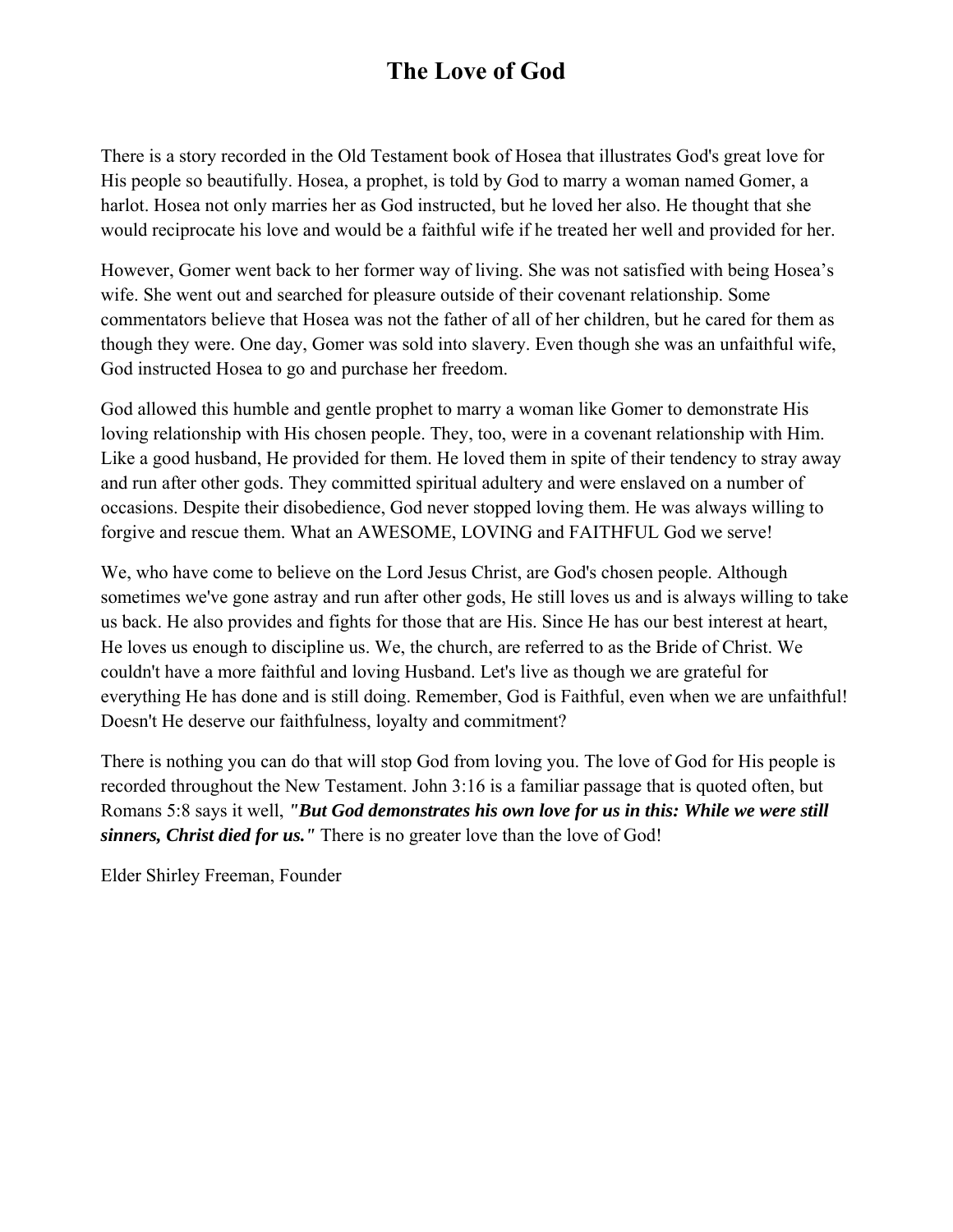## THE PAIN OF DISOBEDIENCE (DISOBEDIENCE: REFUSAL OR NEGLECT TO OBEY)

I recalled a time I lived with my boyfriend (before I got saved) in a large three bedroom house outside of San Francisco. The homeowner wanted me to purchase the house, but that did not happen. It turns out God had other plans for me of which I was not yet aware. The more God worked on me during that relationship, the more indifferent I became towards my boyfriend. My boyfriend tried his best to keep the relationship going, because he sensed that I was on the verge of leaving. He wanted to purchase a carpet cleaner and asked me to co-sign for him. He promised to make all the monthly payments. At first I refused, because the little voice inside me was telling me not to co-sign. My boyfriend persisted in asking, and I reluctantly signed the loan documents. At the time I felt sorry for him. I didn't realize the subtlety of the enemy at work at that time.

To fast forward, I moved out the house and was served a summons to go to court about defaulting on payments for the carpet cleaner. I lost the court case and cried hot tears because I was really hurt. To top it off, I had to pay, and he ended up with the carpet cleaner. I felt that all this happened because I did not listen to the voice of the Holy Spirit. I was disobedient; therefore, I suffered the consequences of my disobedience.

I recall a story in the Bible about King Saul at 1 Samuel 15: 1-35. During Saul's reign he had his greatest successes when he obeyed God. His greatest failures resulted from acting on his own. Saul disobeyed the commandments God gave him, and it caused him to lose the kingdom, which was significantly valuable. Saul's selective obedience was just another form of disobedience.

If God asked us to quickly pack everything and move to another state; change our lifestyles; minister to a rush-hour crowd on a train; witness to co-workers on the job; submit to our companions; go on a diet; or love that gossipy neighbor would we immediately obey? Would we first think about it, check with our spouses, ask the Pastor, or consult a friend? God wants our obedience in all things. He wants us to be still and know that He is an awesome God. If He asks us to do something, He will equip us to do it. As our loving father, He requires our total obedience to Him and His Word and not disobedience.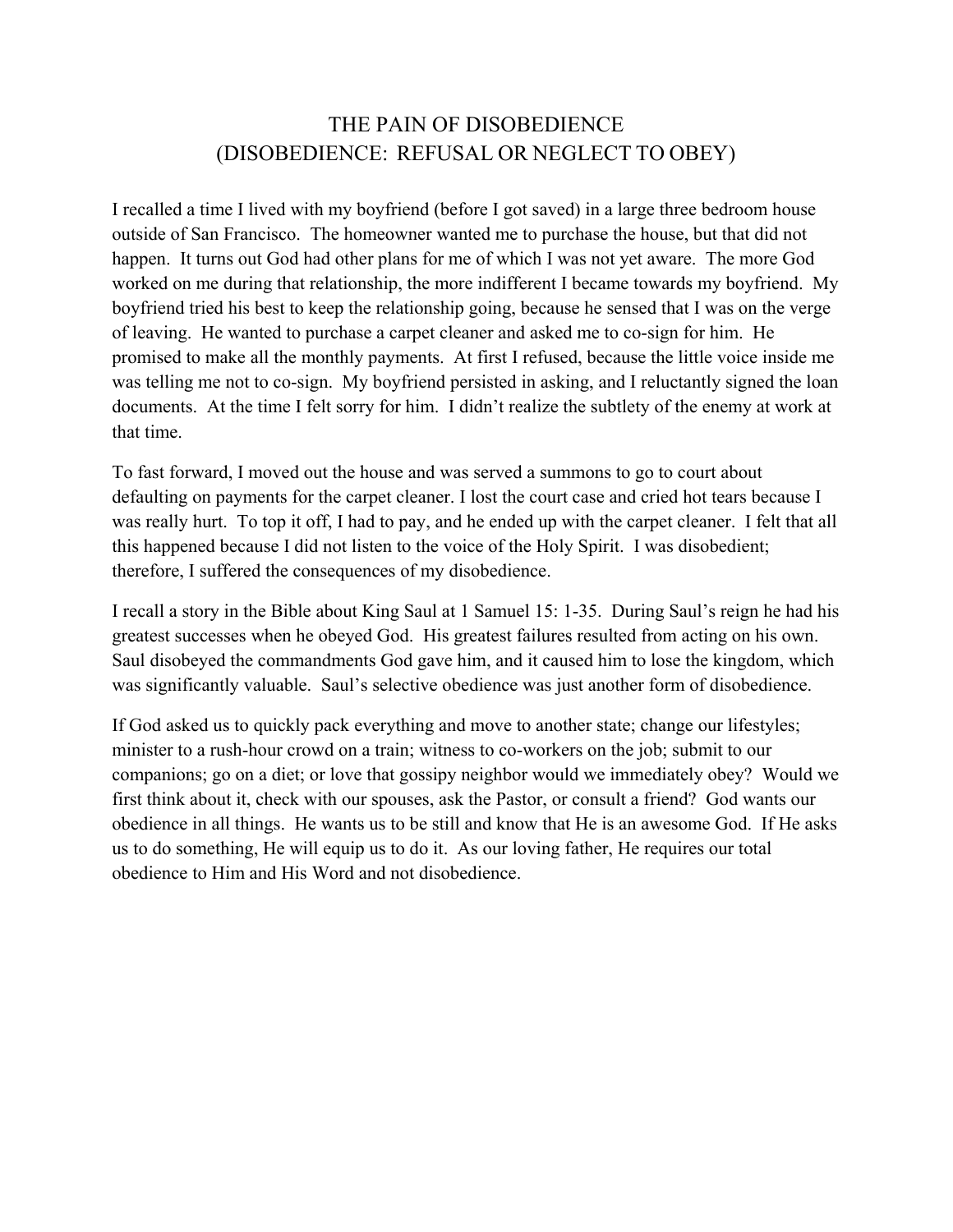

Malvia Lewis lives in Oakland with her husband and grandson. She is the mother of two children, Christopher who lives in Jamaica and Shari who lives in Washington D.C.

She has been a member of the Word of Faith Church in San Pablo for over 16 years. She serves as an Altar Worker, Usher and Intercessory Prayer team member. She, along with her sister Claudine, is over the Extreme Evangelism Ministry. This ministry goes out bi‐weekly at 10:00 p.m. to minister salvation to every and anyone. She has been employed at City College of San Francisco for 28 years.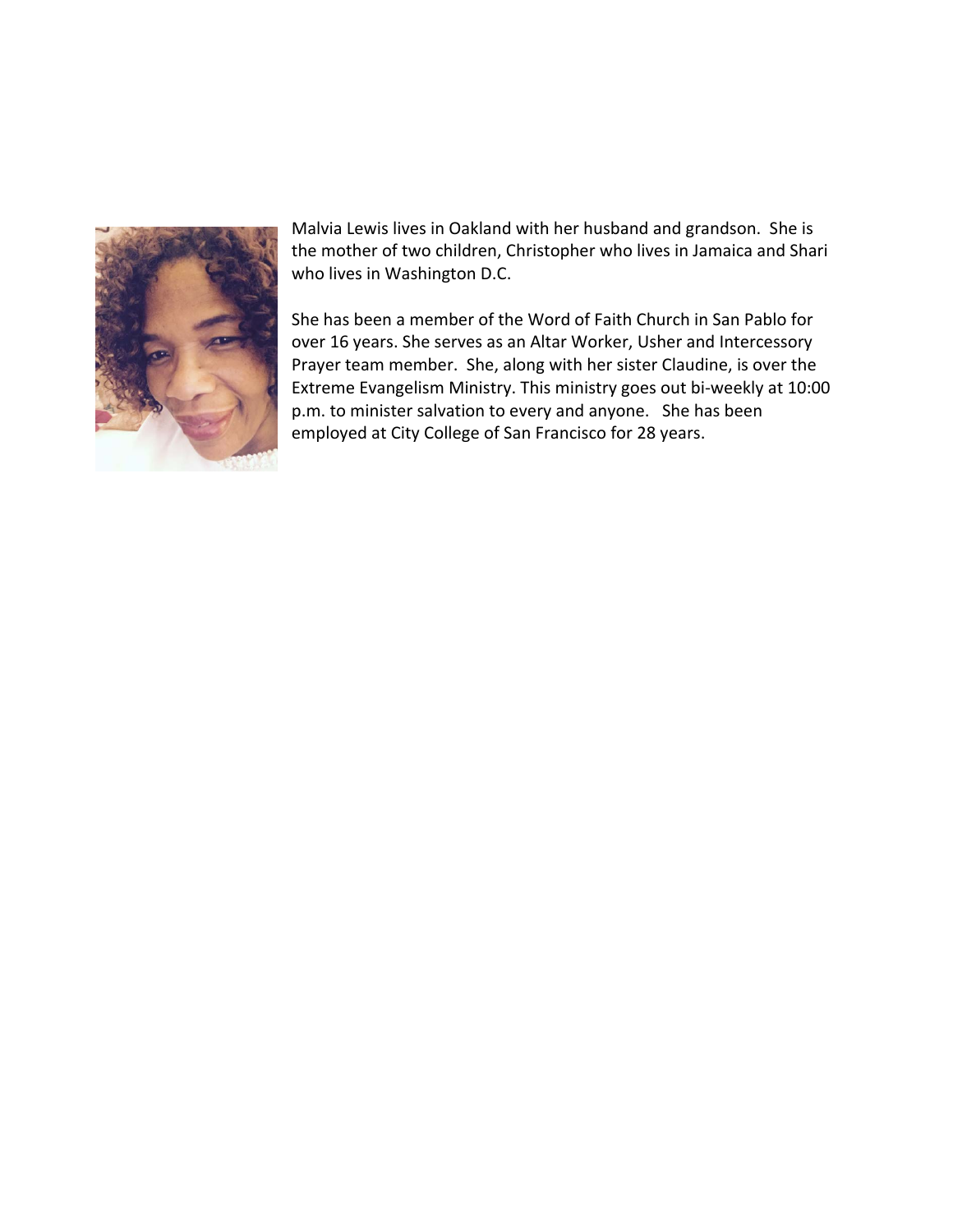#### **The Power of Christ's Presence**

John 20:10-23

Every Christian experiences life seasons that lead to feelings of helplessness and vulnerablity. Imagine the agony and the fear the disciples felt after Jesus' crucifixion at the hands of the Pharisees, Sadducees and Sanhedrin. Consider their internal conflict when confronted with the loss of Jesus' presence. Gone were intimate daily encounters with the man who walked on water, healed the sick, brought sight to the blind, restored life, touched the untouchable and washed the feet of 12 ordinary men. Now they feared saying Jesus' name in public.

Surely the disciples felt abandoned by the loss of a confidante, friend and Lord in the midst of a hostile environment. To add to their burden, the disciples had to mourn the loss of Jesus without the comfort of sharing memories, testimonies and tributes about their relationship with Him. Insurmountable grief must have accompanied the disciples' deep desire to hear the voice of the Jesus one more time. Unimaginable sorrow must have made them yearn for the presence of their Beloved friend. We too have experienced a broken heart, deep despair and a desire for Christ's presence. Nevertheless, this season reminds us that Jesus is here.

John shares an account of Jesus' first appearance to the disciples following the crucifixion in John 20:10-23. He shares the disciples' joyous response when they learned that Jesus was present. We glean three things from John's account. First, the preeminence of Christ's presence brings peace. He brings peace because he is the Prince of Peace. Jesus perfects the imperfect, and He restores the shattered. Hope cannot give way to hopelessness in the presence of the One who destroys yolks and lifts burdens. Jesus is our peace.

Secondly, the power of Christ's presence is a result of God's unending grace. Christ "breathed on them" (*verse 23*), and His faithfulness quickened their faith. When the Word inspires you, it propels you and prompts you to go forth with the gospel. It compels you to speak peace and hope that brings salvation to the loss, healing to the sick, comfort to the brokenhearted and liberty to those imprisoned by sin. Christ sent His disciples to prepare the way for a church without end. Jesus' presence is everlasting.

Finally, the power of Christ's presence causes us to walk in love (agape). Verse 23 says, "If you forgive anyone's sins, their sins are forgiven. . . ." The authority to forgive means the power of Christ's ministry exists in us because of Christ's finished work on the cross. Jesus bore the sins of humanity with forgiveness. Christ's demonstration of love won the hearts of unbelievers then and still compels humanity to respond today. (Romans 10:8.) We carry the message of Christ and the Church when we work beside those who hate Christ and forgive; when we listen to the belligerent and forgive; when we touch the unloving and forgive. We fully embrace Christ's presence when we show forgiveness and love. Jesus' presence is love.